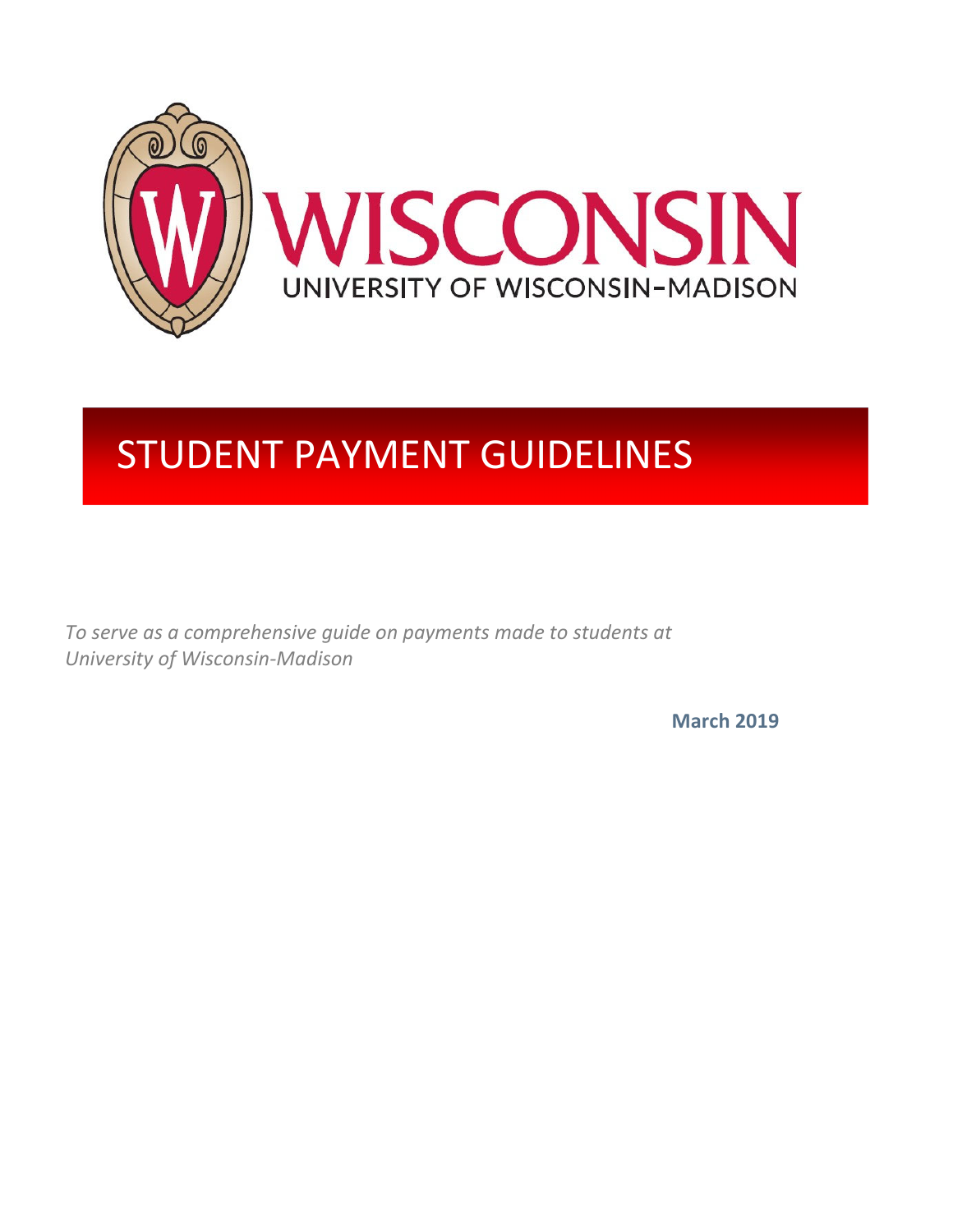# TABLE OF CONTENTS

### Contents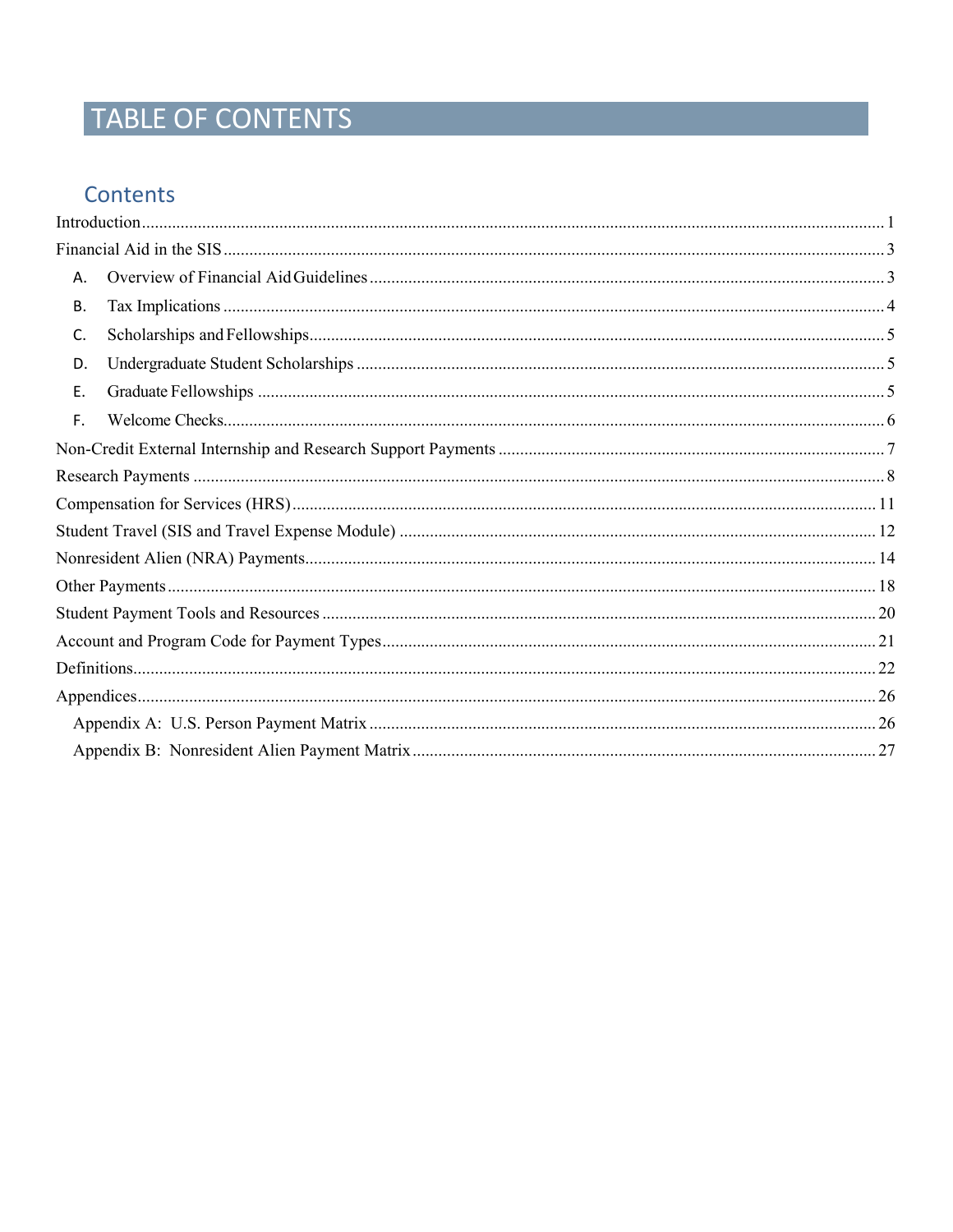# **Introduction**

This document, created by the Student Payments Committee, will assist users in determining the intent of a payment made to a UW‐Madison student as well as providing guidelines for correct payment procedures to ensure compliance with all applicable rules.

The Student Payment Committee, consisting of members from the University of Wisconsin‐Madison Bursar's Office, Accounting Services, Office of Student Financial Aid, and Office of Human Resources, meets weekly to discuss policy, rules, and regulation changes that may affect procedures for providing payments to students.

### WHY DOES IT MATTER HOW WE PAY A STUDENT?

When paying a student, it is important to ensure proper classification of the payment in order to satisfy compliance requirements with federal and state regulations, UW‐Madison policies, and donor intent.

UW‐Madison strives to comply with the intent of donors when administering funds to students and others on their behalf. However, donor intent, no matter how specific or strongly worded, may not supersede the University's obligation to meet federal and state financial aid rules and IRS, Fair Labor Standards Act, or other regulations. When requirements conflict with each other, the most stringent of applicable rules prevails regardless of the funding source for payments to students.

There are four acceptable ways to provide funds to students at UW‐Madison, and it is important to understand the correct method for each individual set of circumstances in order to facilitate accurate treatment and reporting for both the student and the university. In the order of prevalence of use, the methods are:

- 1. **Student Information System (SIS)** Awards to support the student's direct education and education‐related expenses (generally scholarships/fellowships, grants), as well as non‐credit external internship and non‐recurring research support payments.
- 2. **Payroll System (HRS)** Compensation for services performed and recurring scholarship and research support payments.
- 3. **UW‐Madison Travel Expense Module (e‐Reimbursement)** Reimbursement when a student travels on behalf of UW‐Madison (for university business).
	- If primary benefit is for student education or enrichment then funds will count as Estimated Financial Assistance (EFA) for the purpose of Financial Aid (FA). If funds used are not restricted, then use SIS for payment; if funds are restricted then use e‐Reimbursement for payment.
- 4. **Accounts Payable System (PIR)** this method is only appropriate for payments to students in very rare circumstances, such as payment of a cash prize in a contest open to the general public.

The decision tree on the next page illustrates basic rules for characterizing payments, recipients, and intent in a way that leads you to the appropriate payment method.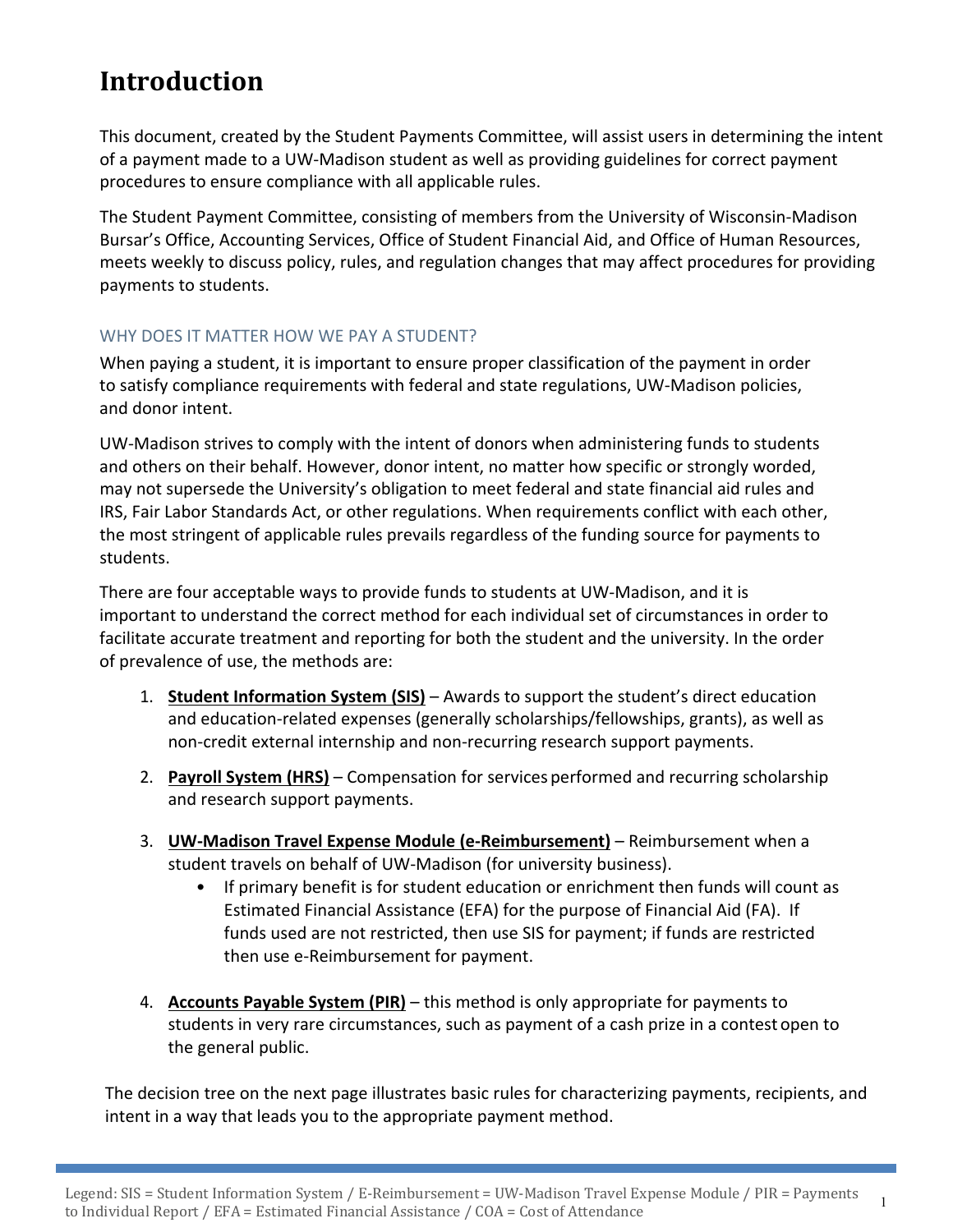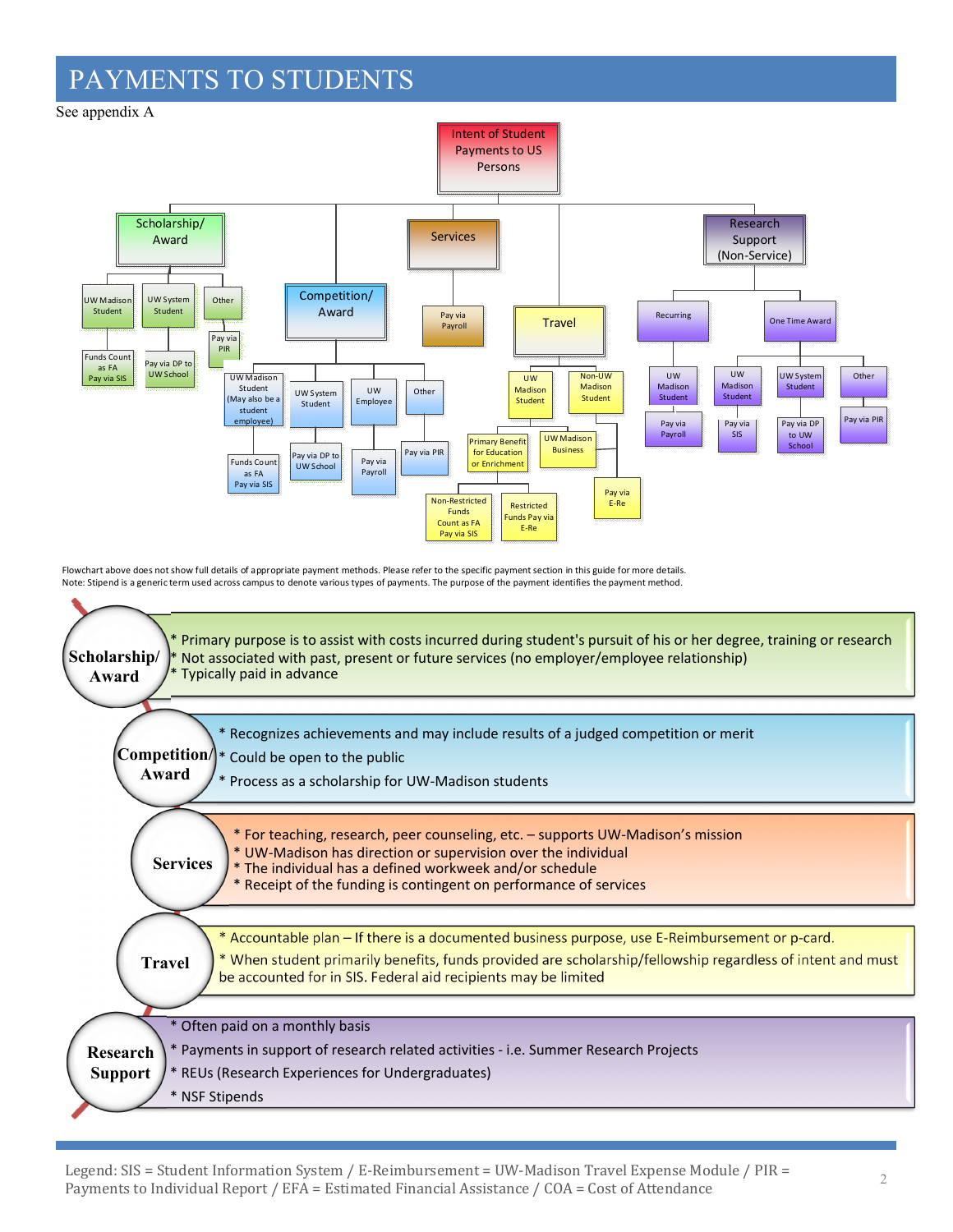# **Financial Aid in the SIS**

### **A. Overview of Financial AidGuidelines**

The vast majority of institutional funds made available to students are awarded in the UW‐Madison Student Information System (SIS). This facilitates proper internal and external reporting, and ensures compliance with IRS rules and the requirement that any educational benefits paid to a student, regardless of the source, be considered in determination of eligibility for federal financial aid.

Aid awarded through SIS is disbursed through the student's account with the Bursar's Office and applied to any outstanding tuition charges and fees. A student receives a refund of any excess aid after the account balance is zero.

While every effort is made to maximize a student's funding opportunities, there may be situations where a department aims to cover expenses for or provide funds directly to a student, but doing so will necessitate the reduction of another resource due to limitations prescribed in regulations for federal aid recipients. It is important to note that each student's financial aid package is unique and any questions related to the awarding should be referred to the Office of Student Financial Aid (OSFA).

### **Federal Aid and Award Limitations**

The Higher Education Act of 1965 and its amendments requires institutions to monitor and limit total financial resources awarded to students receiving federal financial aid (includes grants, need‐based employment, and student loans).

- In most cases, federal aid recipients may not receive total resources in excess of their cost of attendance (COA) which represents a cap on total funding.
- In most cases, federal aid recipients with aid based on financial need cannot have need-based funds in excess of need, defined as the difference between COA and the Expected Family Contribution (EFC), a figure determined for each student who completes the Free Application for Federal Student Aid (FAFSA).
- An overaward occurs when students receive more aid than they are eligible to receive. The institution is required to review all overawards. This may result in an adjustment to the student's financial aid award (and potential repayment of funds).

### **Departmental Funds**

- It is the UW-Madison awarding department's responsibility to monitor expenditures from its accountsincluding funds awarded, disbursed, adjusted or cancelled by the department.
- If funds were donated, awarded as part of a grant, or have any spending restrictions, the department selecting recipients is responsible for ensuring awards comply with donor intent or other awarding constraints. However, donor intent, no matter how specific or strongly worded, may not supersede the University's obligation to meet federal and state financial aid rules and IRS, Fair Labor Standards Act, or other regulations.
- Departments should insure recipients of scholarships, fellowships, and fee remissions are aware that institutional financial aid must be taken into consideration when the financial aid office determines eligibility for funds from other sources, including student loans.
- In many cases, departmental aid will not impact the student's other aid when processed through the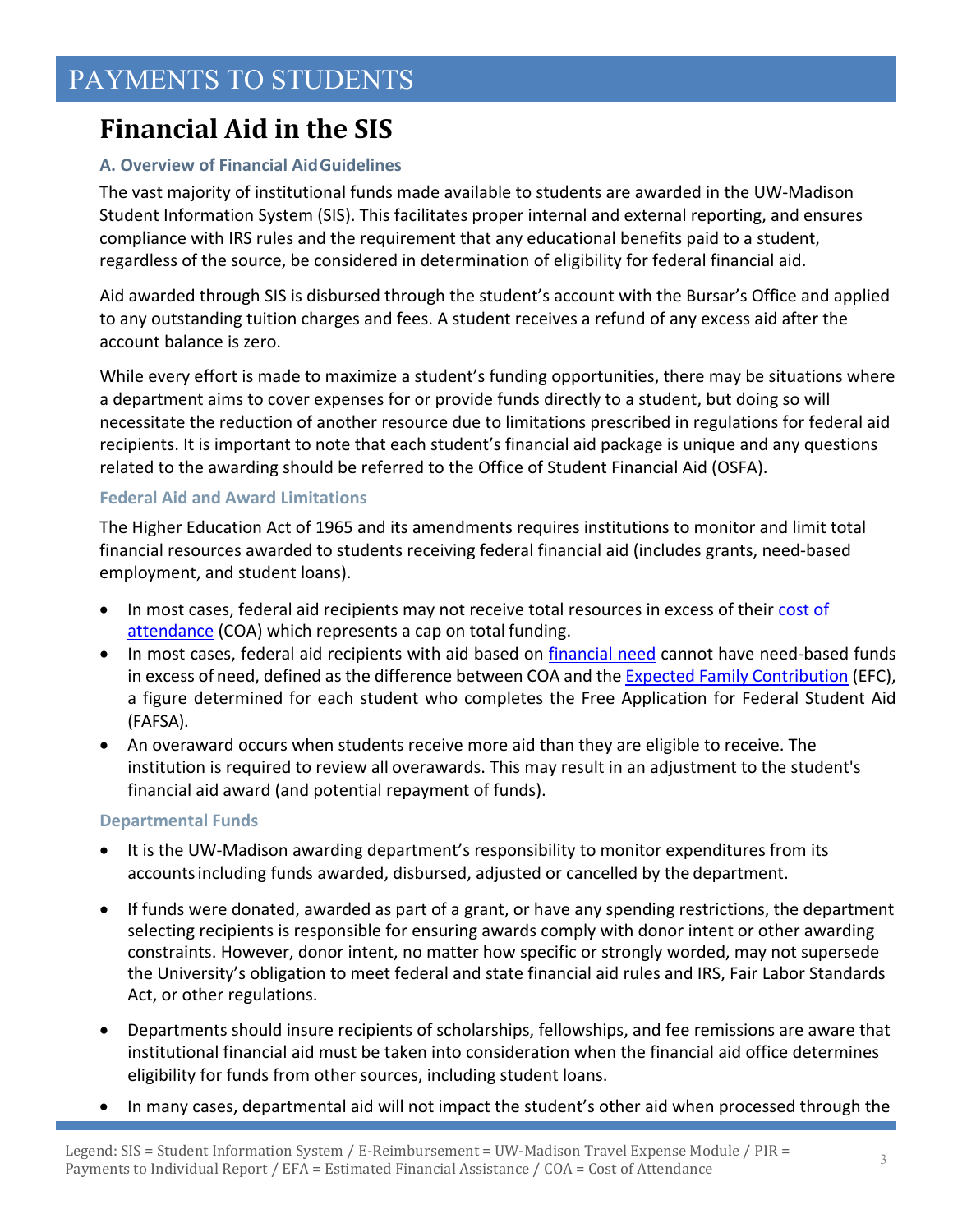SIS. If adjustments to other aid are necessary to accommodate a new award, loans will typically be the first funds reduced lessening the student's overall indebtedness.

 Processing departmental aid through any method that circumvents SIS (including PIR) could result in financial aid overawards and potential penalties and fines for the university.

### **Timing and the Order of Awards**

- Scholarships, fellowships, or fee remissions processed after OSFA creates financial aid packages may result in a revision of aid previously offered. To avoid unexpected or unintentional consequences for a student, it is best practice to award scholarships and departmental awards through the Wisconsin Scholarship Hub (WiSH) at least three weeks prior to the start of the semester.
- An award must be attributed to the enrollment period or term for which it is intended to cover costs (even if that period has ended or not yet begun), regardless of when it is disbursed.

#### **Exceptions and Appeals**

The U.S. Department of Education (ED) allows OSFA the ability to make limited exceptions when a student's actual costs are higher than the expected costs calculated. OSFA staff must review these circumstances on a case‐by‐case basis and follow all rules associated with professional judgment as set forth by ED.

### **B. Tax Implications**

UW‐Madison employees should never offer personal tax filing advice to students or families. Resources for students with financial assistance include IRS publication 970 (Tax Benefits for Education). **Form 1098‐T**

 Form 1098‐T is generated each year in January for students whose qualified tuition and related expenses are not entirely waived or paid entirely with grants and scholarships. Scholarships, grants, and most payments that are not required to be paid back, which are processed through UW‐Madison and recorded in the SIS, are reported in Box 5 on the Form 1098‐T. Loans and wages are not reported on the form 1098‐T. Failure to award or account for institutional funds for students in the SIS puts the university at risk of violating federal financial aid and IRS rules, and could also jeopardize a student's ability to properly claim tax benefits and account for funds received under IRS rules.

#### **Expectation of Service for an Award**

- An expectation of services in exchange for funds must be considered wages and be paid to the student employee through payroll.
	- $\circ$  Students performing a service that benefits the university may not receive a scholarship as compensation for said services.
	- $\circ$  Students working as tour guides, peer mentors, tutors, or in some other capacity for a specified number of hours with campus supervision, scheduling, or oversight must be compensated in the form of wages, and taxed as such.
- The Affordable Care Act (ACA) requires UW‐Madison trackall hours worked by students to determine whether a student has a right to benefits. ACA hours are tracked through HRS.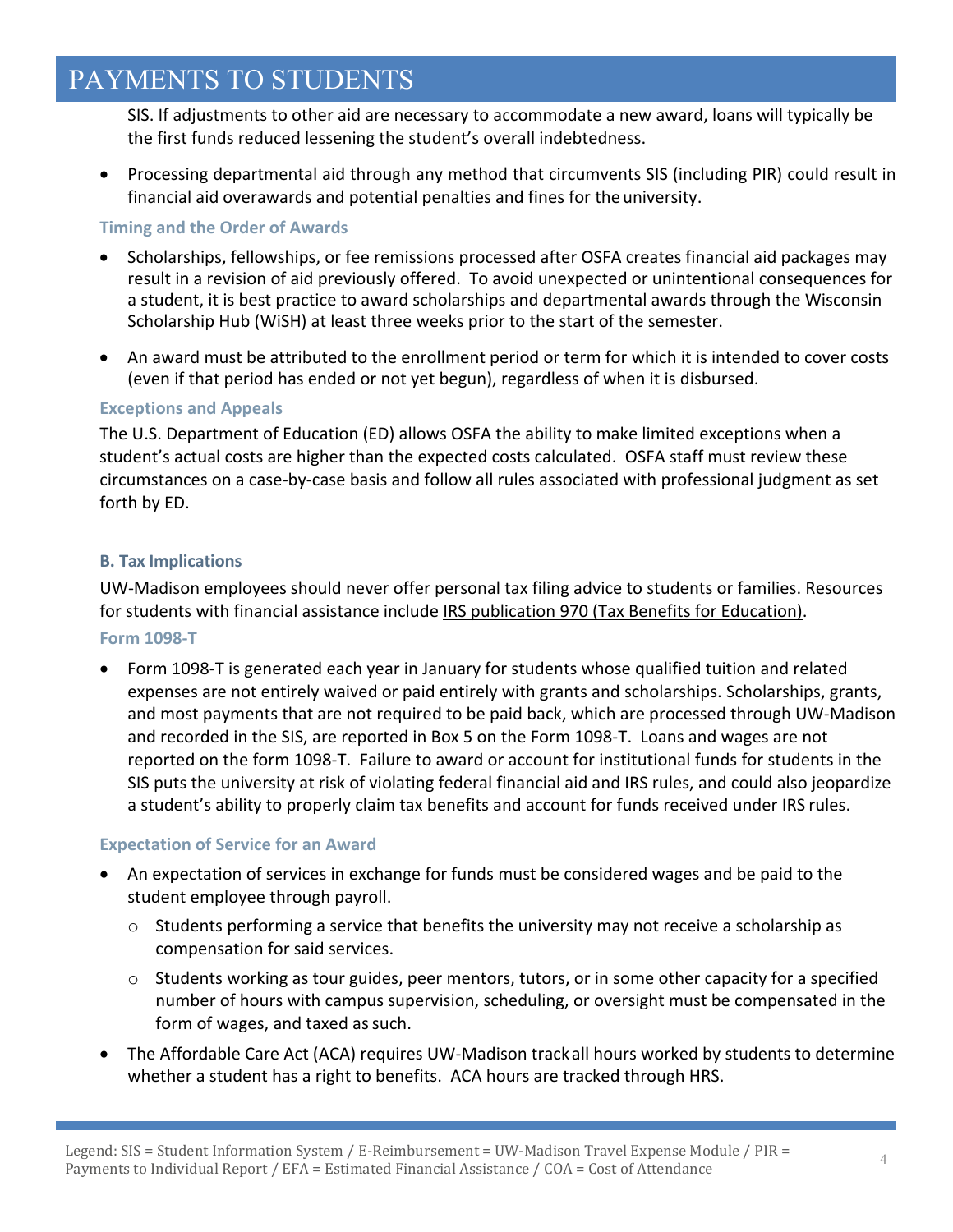### **C. Scholarships andFellowships**

Scholarship is an amount paid or allowed to, or for the benefit of, a student (whether an undergraduate or a graduate) at an educational institution to aid in the pursuit of his or her studies.

Fellowship is an amount paid to support a student in the pursuit of advanced research or studies in a specific field (without associated teaching or research responsibilities that come with teaching or research assistantship positions). Fellowships may include payments to students for training and support related to projects pursued outside the normal curriculum. These payments are often monthly recurring payments, processed through payroll and treated the same as scholarships by the IRS.

#### **Common Attributes of Scholarships and Fellowships**

- Scholarships and fellowships include all unrestricted, non‐service related gift aid, regardless of the funding source or name of theaward, given for the purpose of aiding a student's study, training, or research (this includes cost of living expenses).
- "Unrestricted" refers to funds that are not limited to paying certain expenses, such as tuition. There may be award restrictions that limit who can be awarded depending on the source of the funds (i.e. donor intent, sponsored programs).
- Student awards granted as a result of student competition or merit are set up with item type numbers and attributes identical to scholarships and must be processed through SIS. For more information on setting up item types please visit the Bursar's Office website.

#### **D. Undergraduate Student Scholarships**

Scholarship recipients are generally expected to enroll in at least 1 credit hour per term (including summer term). If the scholarship is intended for costs incurred in a specific term, the student must be enrolled inthat term.

#### **E. Graduate Fellowships**

Enrollment requirements for fellowships vary based on department policies, donor intent or grant restrictions.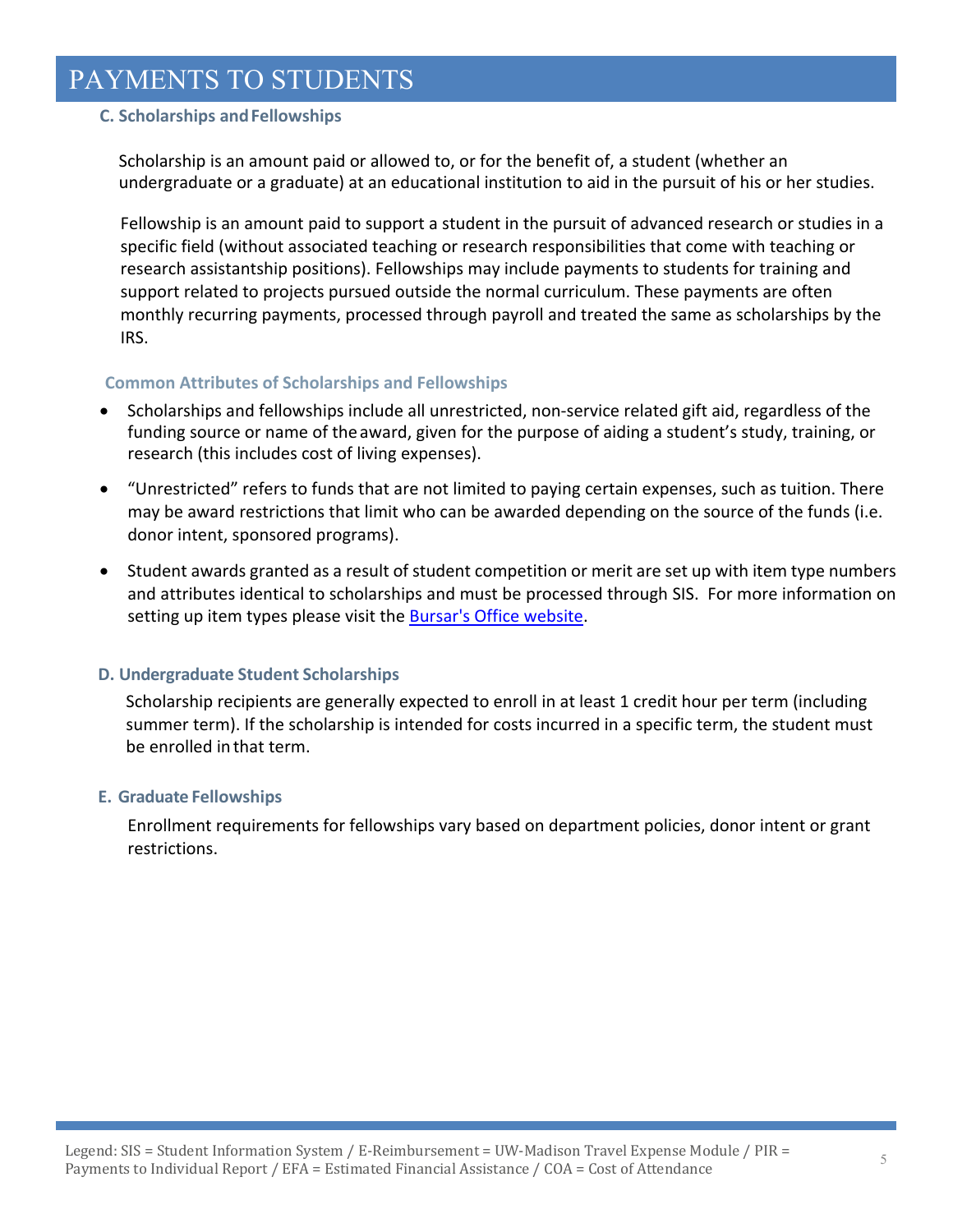### **F. Welcome Checks**

Welcome checks are payments made to newly admitted students, generally graduate students, to assist with initial living expenses at the start of their program. Welcome payments are considered scholarships as they represent financial support to the student and are part of a student's financial aid package.

Attributes of Welcome Payments:

- Considered non-tuition scholarships.
- Awarded only to newly admitted students for their first term of enrollment.
- Must be submitted by September 1 of each academic year for disbursements in fall and by January 15 of each year for disbursements in spring.
	- $\circ$  Any payments submitted after these dates must be processed as scholarships and will be applied to any outstanding balance and remaining excess funds will be refunded.
- Represent financial support to the student, are part of a student's financial aid package, and must be detailed in the student's award letter.
- Will not be applied to the student account to pay segregated fees or tuition, however will be reported at year‐end on student's 1098‐T form.
- A refunding enrollment condition exists to ensure welcome checks are not disbursed to students who do not enroll.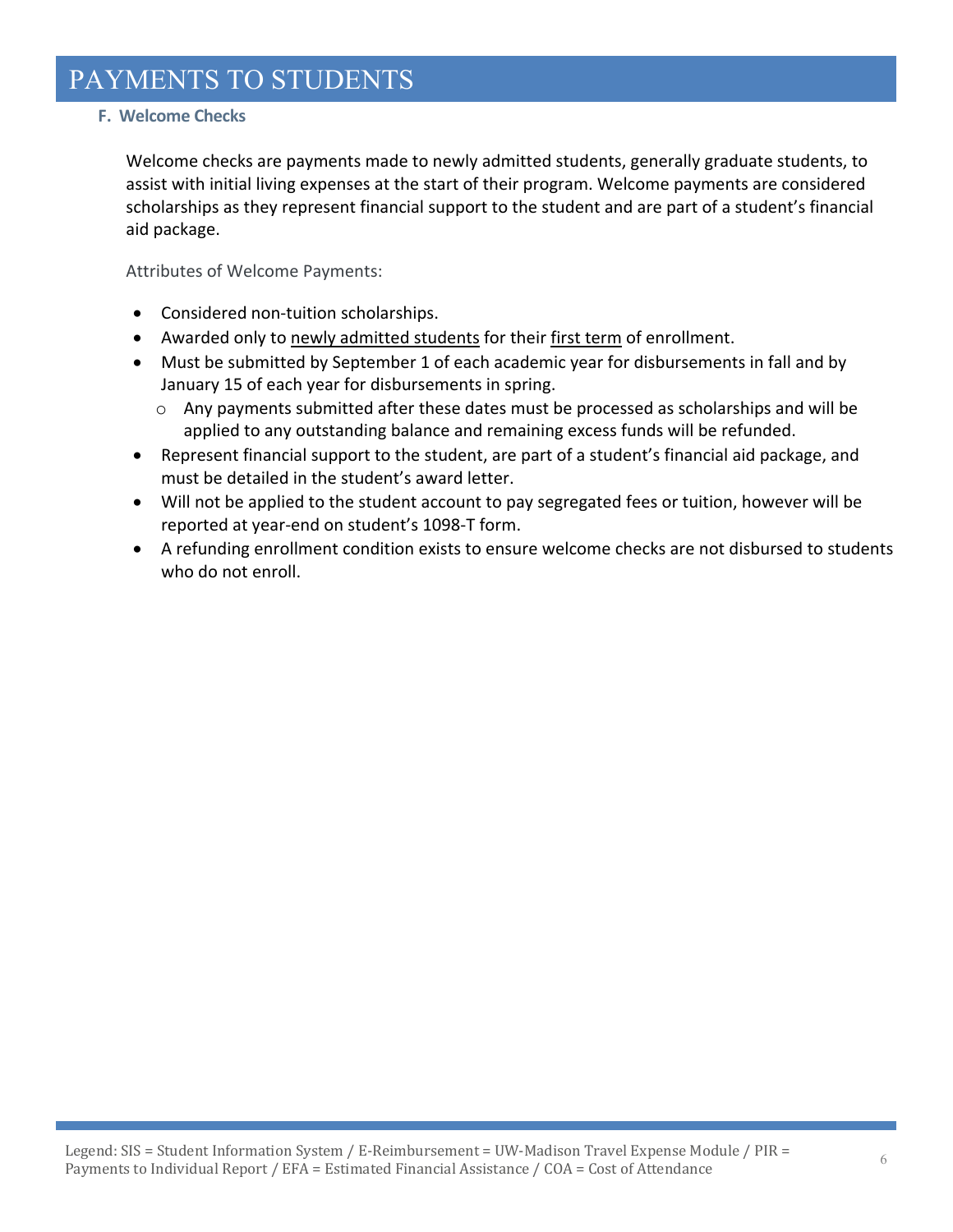# **Non‐Credit External Internship and Research Support Payments**

Internship or non‐recurring research support payments may not need to be included in financial aid award calculations. While payments for a student's cost of attendance typically qualify as Estimated Financial Assistance (EFA), these payments are not included in EFA if they are provided to a student for costs that meet **all** of the following criteria:

- Not associated with a course requirement
- Not required for degree or certificate completion
- For educational experience enrichment only
- Requires participation in regular activities outside of the normal curriculum
- **Payment not restricted for a specific use**

Prior to posting payments to SIS, the program and a listing of awardees must be reviewed and approved by OSFA. Please keep in mind that payments provided to offset part of the student's cost of attendance are generally required to be counted as EFA.

If a payment is determined to meet all necessary criteria, they will be processed through SIS and refunded to students once a week (on Thursdays). The OSFA Student Support Program Review form can be found on the Bursar's Office website at http://www.bussvc.wisc.edu/bursar/paystdmenu.html.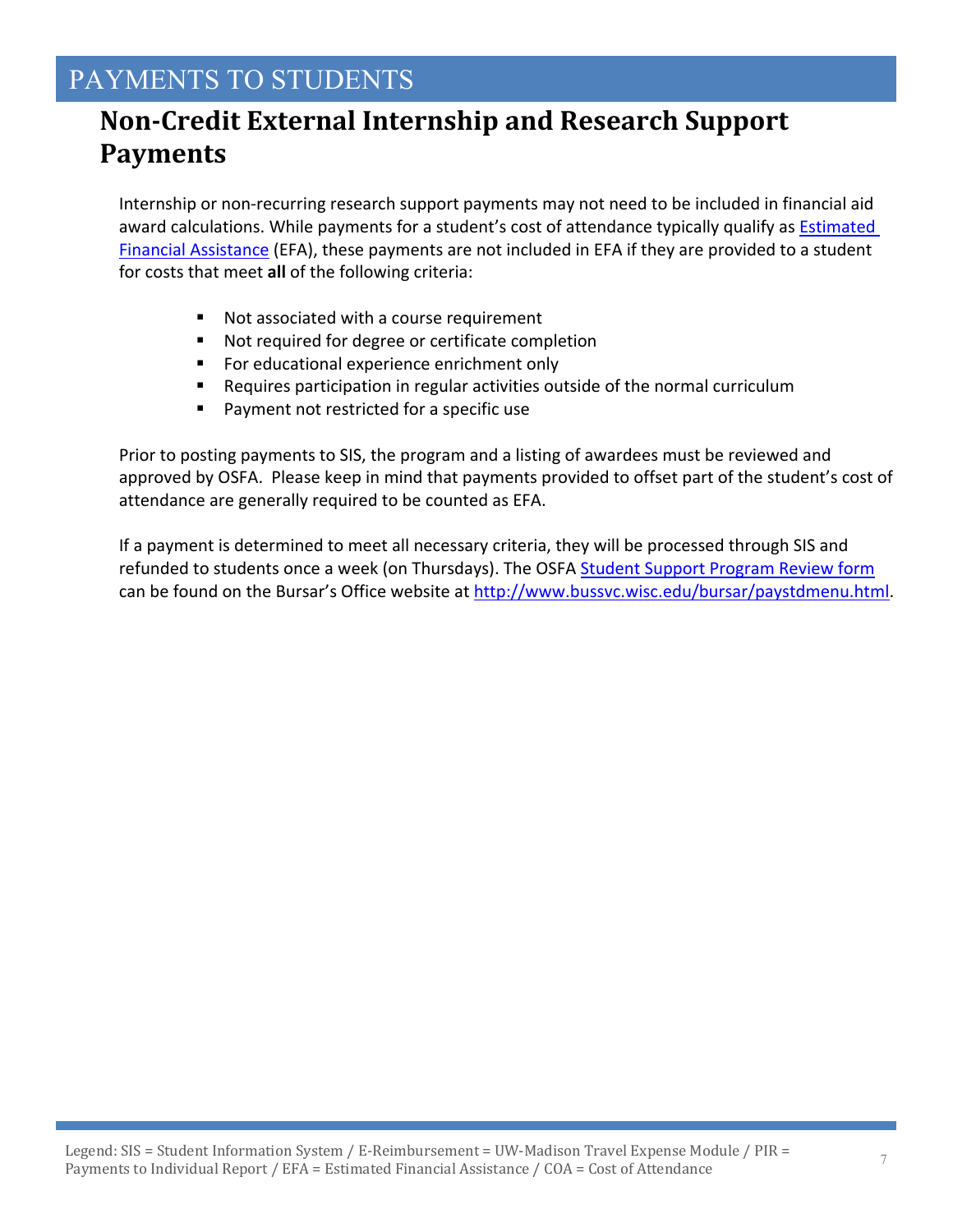### **Research Payments**

Payments for the following research related expenses should *not* be processed through SIS (and do *not* count as EFA) – these should be paid through departments and expensed correctly:

- o Supplies and Equipment
- o Registration Fees
- o Travel that benefits the UW
- o Salary or payment for service (e.g., research or project assistant)

Participant support costs (e.g. NSF REU Grants) provide assistance to individuals who are receiving a training opportunity as part of a workshop, conference, seminar, symposium or other short‐term instructional or information sharing activity funded by a sponsored award (funds 144, 133, etc.). See https://www.rsp.wisc.edu/policies/ParticipantSupport.cfm. Costs may include stipends/scholarships, travel allowances, registration fees, and other miscellaneous expenses paid to or on behalf of participants (not employees) and they can be paid in the following manner:

- o **Stipend/Scholarship**: A set amount of money paid by UW‐Madison directly to the participant for living expenses.
	- These payments could potentially meet the Non-Credit Research Support Payment criteria (see previous section). Please complete the Student Support Program Review form.
	- If these payments don't meet the Non-Credit Research Support Payment criteria, they should be process through SIS as departmental scholarship. Please use account code 5709 and program code 4.
- o **Travel:** Includes cost of transportation and associated travel‐related expenses and must follow sponsor guidelines as well as UW‐Madison policies and guidelines. The sole purpose of the trip must be to participate in the project activity.
	- If the funds are restricted to cover travel costs only, meaning the funds can only be used to cover travel related costs, then the p-card or e-Reimbursement payment process must be used.
	- If the funds are not restricted to travel costs, then these funds will be counted as financial aid and processed as a scholarship through SIS.
- o **Fees:** Includes fees paid by or on behalf of a participant in connection with meetings, conferences, symposia, or training projects. Additionally, these fees may include laboratory fees, passport or visa fees for foreign participants, and registration fees.
	- The department should expense these appropriately and charge to the appropriate fund directly.
- o **Other:** For any other costs in support of the participant's involvement in research, including training materials or laboratory supplies:
	- The department should expense these appropriately and charge to the appropriate fund directly.

Many units have funds (e.g. gifts) that are designated to provide support for student research activities. The purpose of the funds determines how the payments are made to students.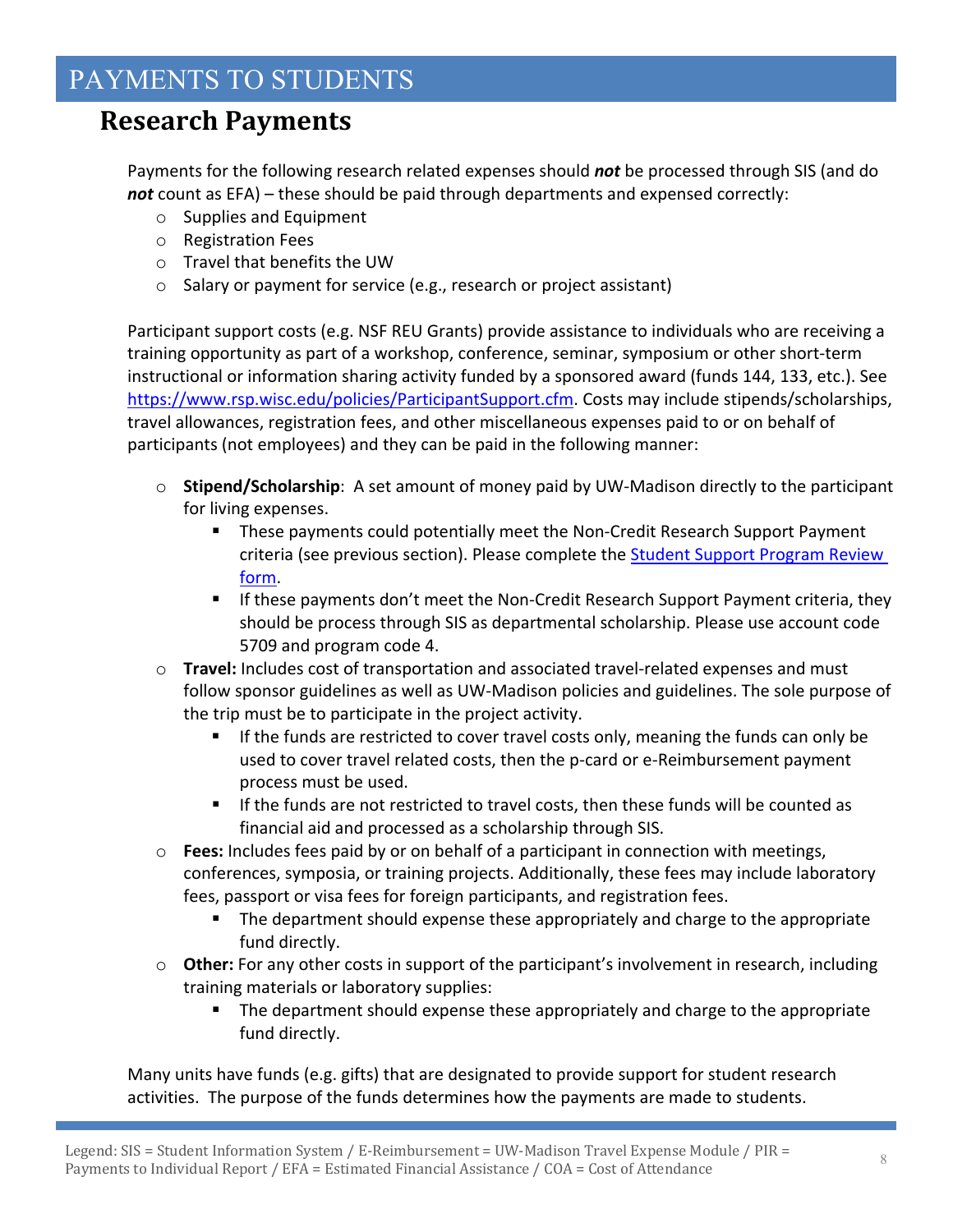- o Living and educational expenses funded by these research awards are considered scholarships or fellowships and are processed as follows:
	- If recurring payment, then process through payroll (see Fellowship)
	- If non-recurring payment, then process through SIS (see Scholarship)
- $\circ$  Travel expenses must be reviewed, and the unit must determine the reason for the travel and document who is the primary beneficiary of the travel (the trainee or the university). Travel expenses funded by these awards are processed as follows whether or not the trainee is a university employee:
	- If the travel primarily benefits the university, the travel payment is processed via e-Reimbursement with a clear description of the university's business purpose; standard and applicable travel account codes should be used. (The 57XX scholarship series codes should not be used.)
	- **If the travel primarily benefits the student** 
		- o The e‐Reimbursement system cannot be used.
		- $\circ$  If the funds are restricted to travel costs, meaning the funds can only be used to cover travel related costs, the department should pay the expenses up front using the p‐card.
		- o If the funds are **not** restricted to travel costs, the funds will be treated as EFA and processed as a scholarship through SIS.
- o Other costs in support of the participant's involvement in the research, including training materials or laboratory supplies, should be paid through the department and charged to the fund directly.

Research Training Grants funded by the National Institutes of Health (NIH), graduate research fellowships funded by the American Heart Association (AHA), and other research training grants are generally processed as fellowships. Specific expenses are paid as follows:

- o Living expenses (stipends) funded by these grants are processed as follows:
	- If recurring payment then process through payroll (fellowship).
	- If non‐recurring process through SIS as a departmental scholarship using account code 5709 and program code 4.
- o Educational expenses funded by these grants are processed through SIS as scholarships.
- o Travel expenses funded by these grants are processed as follows whether or not the trainee is a university employee:
	- The unit must determine and document whether the student or the university is the primary beneficiary of the travel.
	- If the travel primarily benefits the university, or is part of an externally funded project's scope of work, the travel payment is processed via E‐Reimbursement with a clear description of the university's business purpose.
	- If the travel primarily benefits the trainee
		- o The e‐Reimbursement system cannot be used.
		- $\circ$  If the funds are restricted to travel costs, meaning the funds can only be used to cover travel related costs, the department should pay the expenses up front using the p‐card.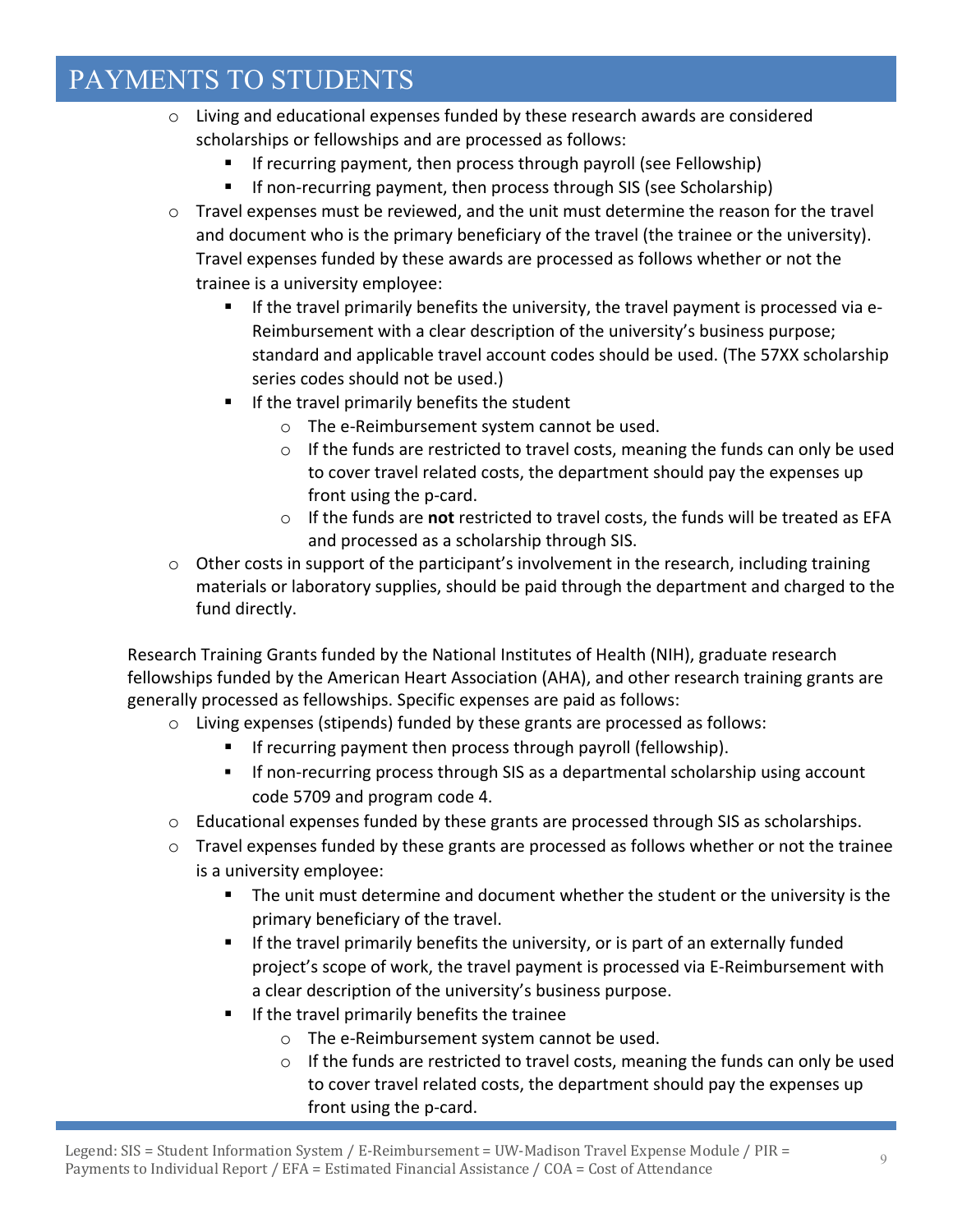- o If the funds are **not** restricted to travel costs, the funds will be counted as financial aid and processed as a scholarship through SIS.
- o Other costs in support of the trainee's involvement in the research, including training materials or laboratory supplies, should be paid through the department and charged to the fund directly.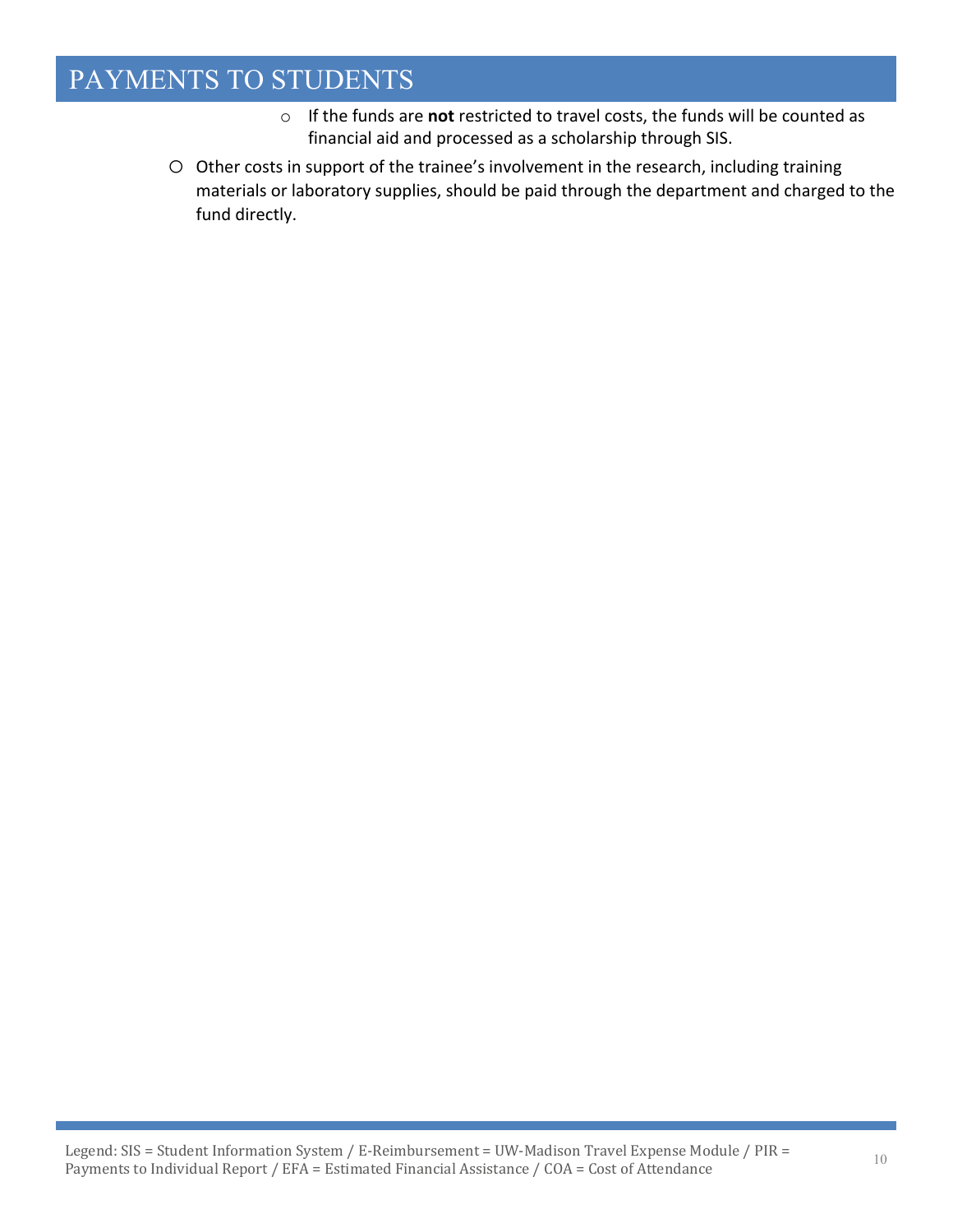# **Compensation for Services (HRS)**

### WAGES PAID FOR SERVICES PERFORMED

In general, payroll (HRS) is to be used when services are performed for the university, of an employment nature and at the direction and control of the university. Students may be employed as hourly employees, Federal Work‐Study employees, graduate assistants or student academic appointees.

It is not appropriate to use scholarship funds to circumvent hiring students for payment through HRS in order to compensate them for performing services for the university. Further, it is not appropriate to use non‐monetary forms of compensation (such as a free trip, tangible item, campus housing or meals) in lieu of hiring a student for services performed for the university.

### SERVICES REQUIRED AS A CONDITION OF SCHOLARSHIP

When performance of a service is a condition of the award the payment must be processed through HRS.

UW‐Madison must also comply with IRS withholding, tax, and wage and income reportingrequirements.

Use of the incorrect payment method can have adverse effects on the University (penalties and fines) and to students when filing personal tax returns or applying for future financial aid.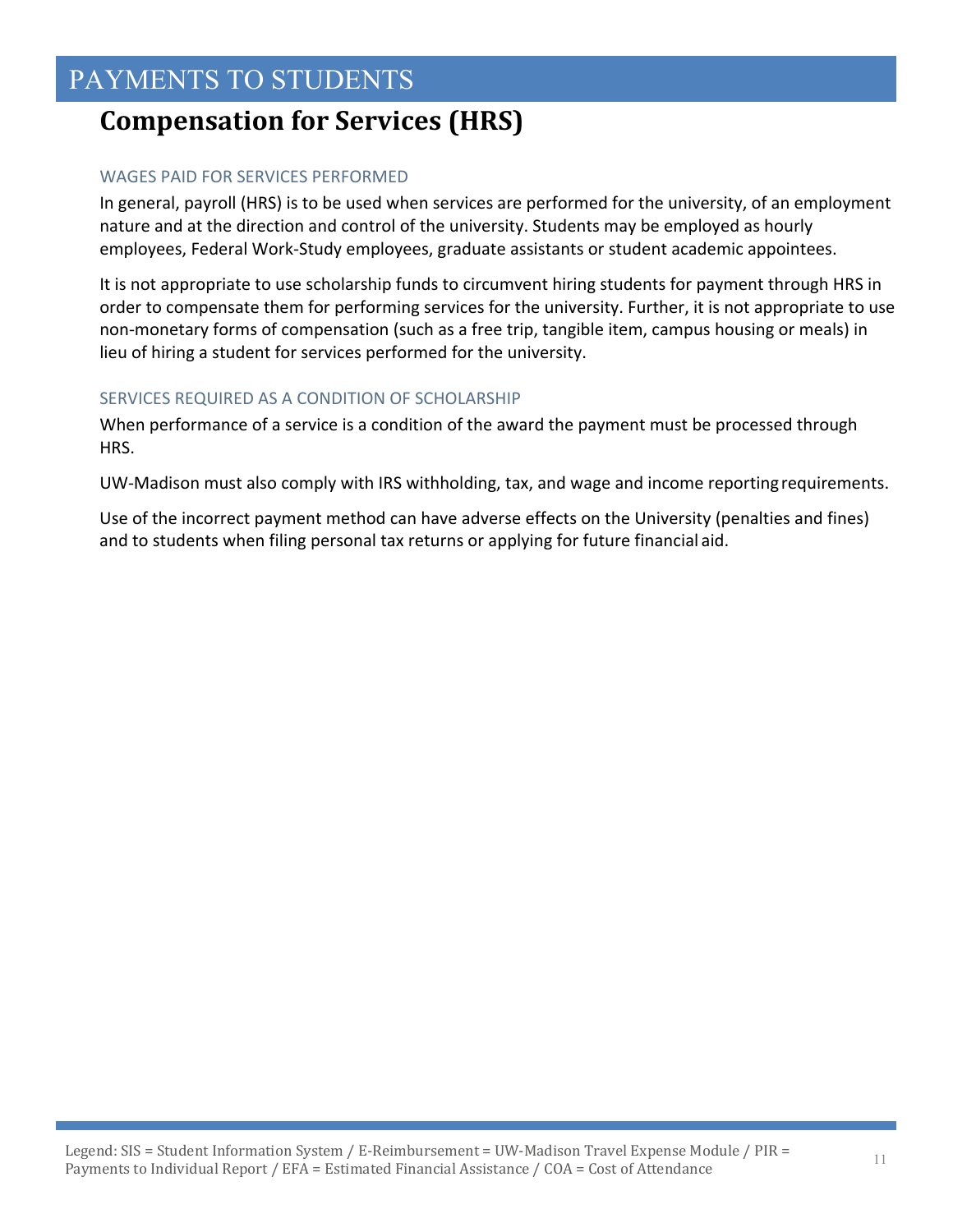# **Student Travel (SIS and Travel Expense Module)**

The purpose of a student's travel impacts how funds should be provided and accounted for, and in very rare cases, whether or not the student is able to accept funds without negative unintended financial consequences. Every effort will be made to maximize a student's education funding opportunities.

• Institutional funds provided for travel expenses when a student is traveling for his or her academic or personal benefit must be considered as Estimated Financial Assistance or EFA (scholarship or fellowship). Funds may be provided through SIS. There may be limits on when and how much can be paid to a federal aid recipient.

### **Students maywish to consultwithOSFAbefore a departmentsubmits a payment for student travel to determine if their financial aid award will be affected.**

- A student travelling on behalf of UW‐Madison for university business, or to represent UW‐ Madison using restricted funds must be paidthrough e‐Reimbursement or directly to a third party by the department. Funds reimbursed or paid on the student's behalf are not considered EFA.
- When the source of funding is restricted, meaning the funds can only be used to cover travel related costs, and the travel is UW business related, expenses need to be accounted for by submitting receipts and paid through the e‐Reimbursement system.

The purpose of travel may also affect the consideration of these funds as EFA. Determination of the primary purpose of a student's travel can be difficult. Details to assist with this determination and options for payments that must be considered as financial aid are described below.

When there is a benefit to both the university and the student, there must be a documented university business purpose related to the instruction, research or service mission of the university, for the expense to be considered a university expense (see Student Traveling on Behalf of UW‐Madison for University Business).

### **Student Travel Related to the Academic Program, Research, Professional Development or Personal Enrichment that does not have a university business purpose**

If a payment to a student meets all of the following criteria:

- Unrestricted student travel payments
- No documented university business purpose,
- And it does not qualify as a non-credit external internship or research support payment

The payment must be considered as financial aid (scholarship or fellowship) in SIS. Even during periods of non‐enrollment (typically summer), university‐funded student travel payments must be accounted for in SIS and should be processed as scholarships.

**Students may wish to consult with OSFA before a department submits funds to them to determine if the additional funding will necessitate a revision to their financial aid award. Federal aid recipients** have restrictions on total funding per their COA. OSFA can be reached at 262-3060 or finaid@wisc.edu.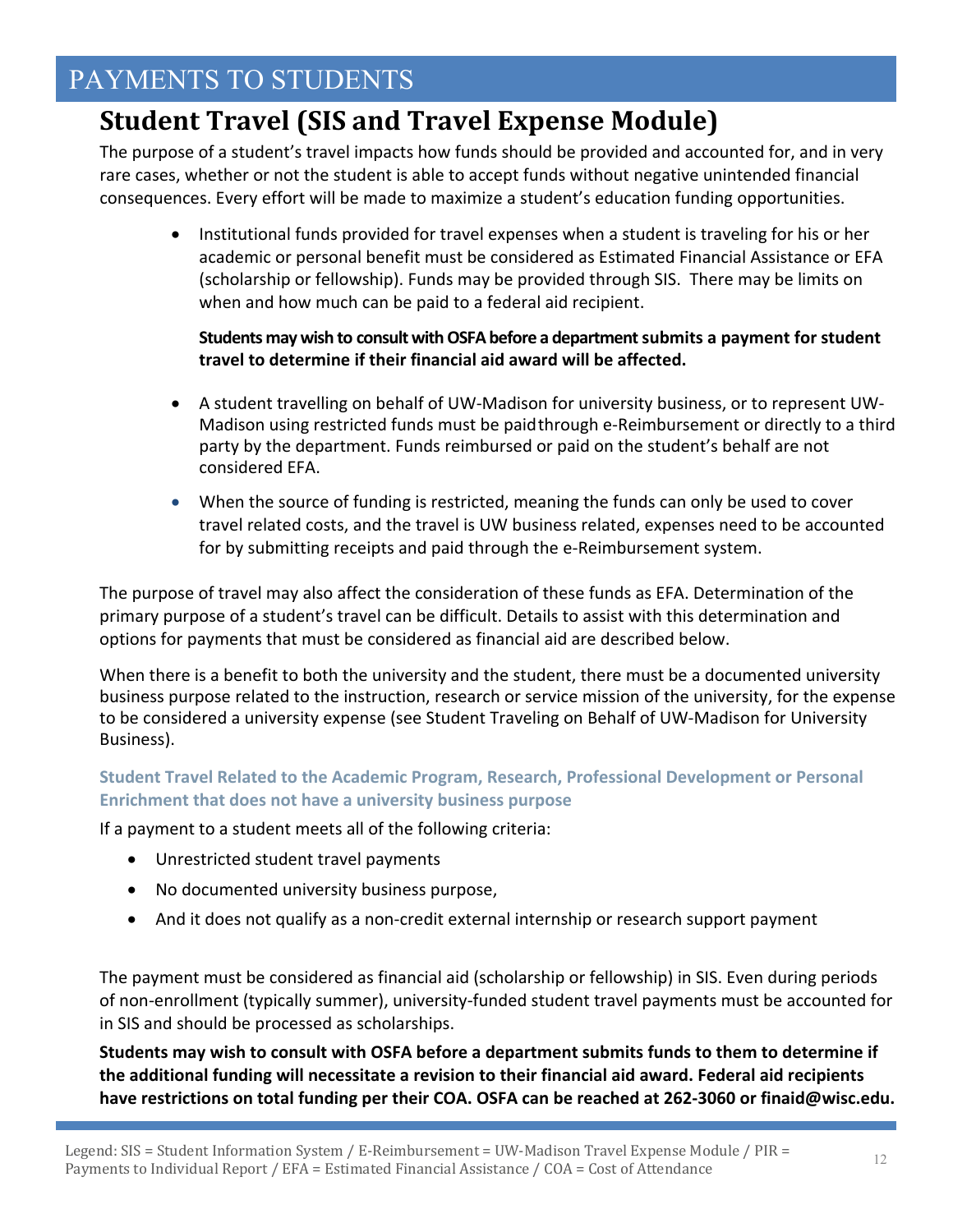### **Students Traveling on Behalf of UW‐Madison for University Business** (Travel Expense Module**)**

The UW‐Madison Travel Expense Module (e‐Reimbursement) system for individual travelers is always used for travel on university business where the university is the primary beneficiary of the travel (see "accountable plan" definition). Some examples of student travel that should be processed through e‐ Reimbursement are:

- The traveler is both a UW‐Madison employee and a UW‐Madison student, but travel is in his or her capacity as an employee;
- A student is traveling as part of an externally funded project's scope of work, for example fund 144 or 133;
- A student is attending a conference to represent UW‐Madison, presenting a faculty member's research orjoint research at the department's request (UW‐Madison is primary beneficiary).

#### **Examples of Various Travel Cases**

- **Scenario 1:** A faculty is scheduled to present a paper/poster at a conference. As a result of unexpected scheduling conflicts the faculty is not able to attend the conference and present the paper. To avoid cancelling the session, the faculty asks one of his graduate students to present for him. *The student travel is considered for UW business, even if the graduate student was already scheduled to attend the conference for personal enrichment. E‐ Reimbursement should be used.*
- **Scenario 2:** Student is traveling to a conference to present a research paper. The paper is a joint effort between the student traveling and her fellow students and the professor guiding the research. *This is considered travel for personal enrichment/education. The payment should be made via a SIS scholarship.*
- **Scenario 3:** Student is attending a conference. The student is not presenting a paper. The conference is related to student's field of education and will provide the student an opportunity to network with peers and faculty from other institutions. It will also allow the student to broaden his/her knowledge by attending various presentation sessions of other scholars. *This is considered travel for personal enrichment/education. The payment should be made via a SIS scholarship.*
- **Scenario 4:** Department is looking to recruit top students into its program. A group of faculty and department chair travel to attend various informational and networking sessions with prospective students. The team asks a few students to join them on this trip so they can share their experiences as students to prospective students. *This is considered travel for UW business. E‐Reimbursement should be used.*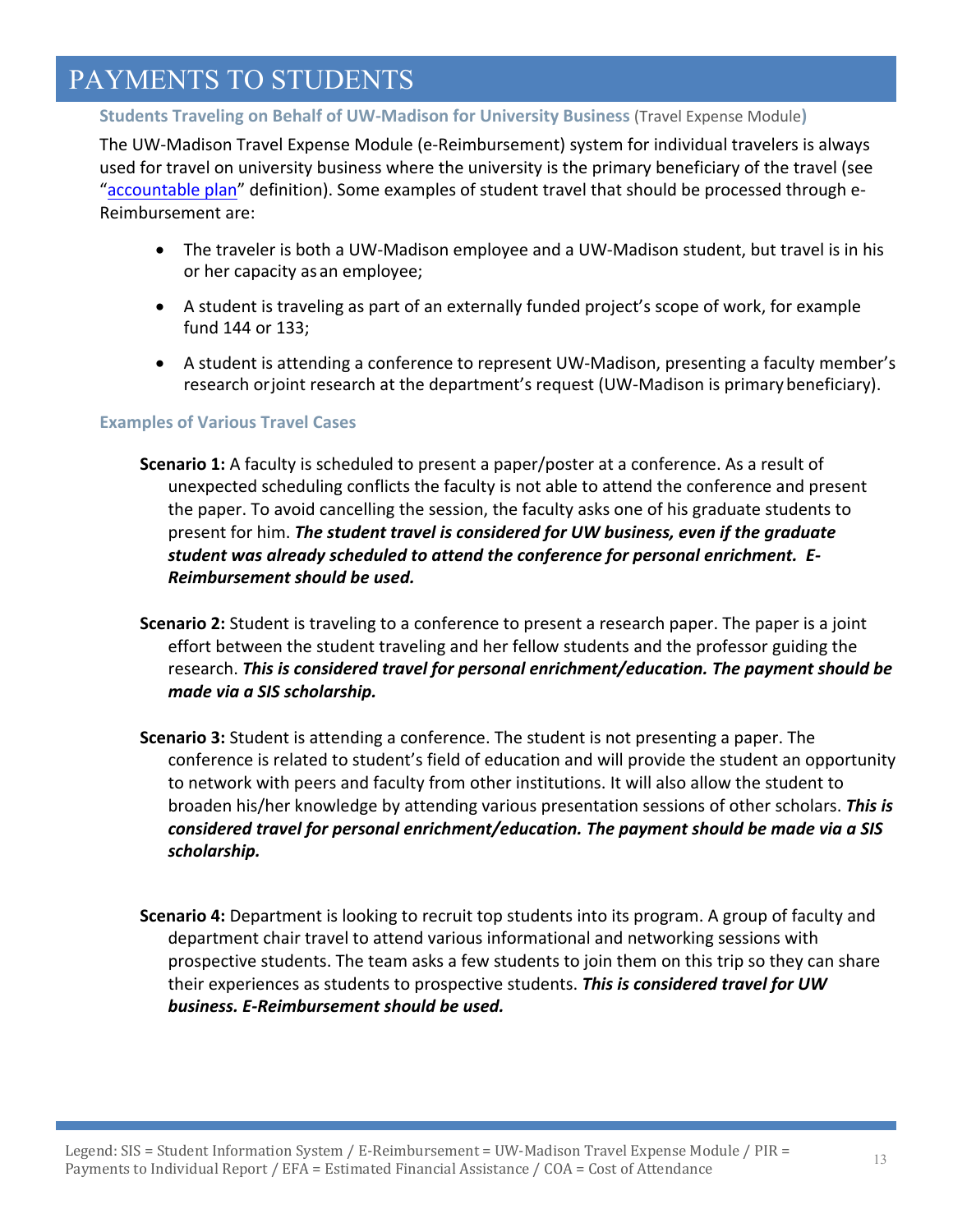# **Nonresident Alien (NRA) Payments**



Flowchart above does not show full details of appropriate payment methods. Please refer to the specific payment section in this guide for more details. Note: Stipend is a generic term used across campus to denote various types of payments. The purpose of the payment identifies the payment method.

For U.S. tax purposes, a nonresident alien is a non‐U.S. Citizen who has not passed either the green card test or the substantial presence test. When paying non‐service income to international students the payment method depends on the tax status of the student. Scholarships, awards, or fellowships paid to nonresident aliens (NRA) enrolled at UW‐Madison must be processed through payroll (HRS) as non‐ service income. NRAs are paid like U.S. Persons for all other types of payment: travel on UW‐Madison business; services; research support. If you have not already confirmed an international student's tax status, contact Glacier@ohr.wisc.edu.

FINANCIAL AID ‐ NRA students are not eligible for federal financial aid.

### TAX IMPLICATIONS

NRA students are subject to 14% federal tax on non‐service income (scholarships and awards). Non‐ service income paid to NRAs and taxes withheld must be reported on form 1042‐S and should not be reported on the 1098T. Some NRAs may be eligible for a tax treaty, which exempts some or all of their scholarship income from tax. NRAs can contact Glacier@ohr.wisc.edu if they have questions about tax treaty.

Do not pay NRA students through SIS, as this could result in unpaid taxes, tax filing issues for the student and potential loss of visa status due to noncompliance with federal laws.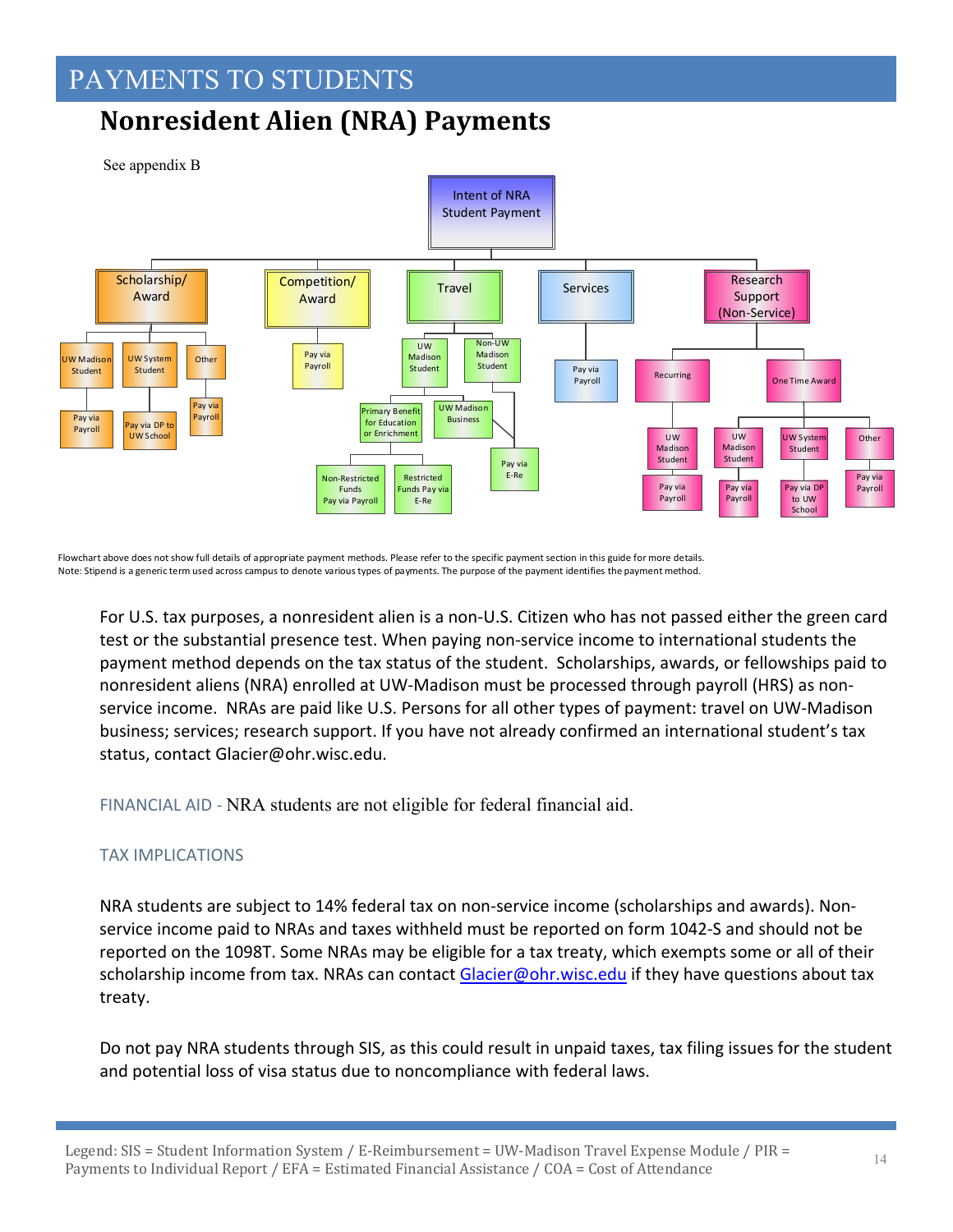### PAYROLL PROCESS FOR NON‐SERVICE LUMP SUMS TO NRAs

To determine if scholarship recipient is an international student, check information from department, student, SIS, and/or the Common Scholarship Application (CSA).

Work with your divisional Scholarship Coordinator to ensure scholarship procedures are completed/finalized prior to payment.

### Verify international student's tax status **with No EmplID**

- 1. If scholarship recipient does not have an EmplID, enter appointment into JEMS Hire, check the box for "foreign national," enter an email address for employee, and push into HRS.
	- o Enter the appointment for one month on the A‐Basis pay schedule. Title (Scholar‐Y22NN or Fellow‐Y21NN), Pay Group (ARF), Employee Classification (SA1), Pay Basis (L), and Earnings Code (SFF).
	- $\circ$  Update Reports to field in Job Data with the name of the Scholarship Coordinator and, if using, add a time approver on TL security page.
	- $\circ$  Department/Division HR office sends letter (draft template on page 17) to recipient of scholarship about Glacier requirement.
- 2. When the scholarship recipient has an EmplID, move on to the next section: "Verify international student's tax status **with Existing EmplID**."

#### **OR**

### Verify international student's tax status **with Existing EmplID**

- 1. With the scholarship recipient's EmplID, send email to glacier@ohr.wisc.edu using the Glacier team's scholarship spreadsheet template to determine tax status of: Resident Alien (RA) or Nonresident Alien (NRA).
	- o Send email to Glacier team no later than the last Monday of the month **prior** to the month you wish to pay the scholar/fellow.
	- o Email subject line should start with: *X*M (*Your Department Name*) NRA Tax Status.
	- o Spreadsheets will be reviewed on a first come‐first serve basis.
- 2. The Glacier team will return the spreadsheet within two business days with the following results:
	- $\circ$  Resident Alien: Make payment as you would a U.S. Citizen through the Bursar's Office.
	- o Nonresident Alien: Make payment though payroll.
	- o Permanent Resident or Naturalized Citizen: Make payment as you would a U.S. Citizen through the Bursars Office.
	- $\circ$  Glacier incomplete: Glacier team will send an email to the scholar and cc: department instructing scholar to complete Glacier as soon as possible.
- 3. For any Nonresident Aliens (NRA) on the spreadsheet without a scholar/fellow appointment, enter appointment into JEMS Hire, check the box for "foreign national," enter an email address for employee, and push into HRS.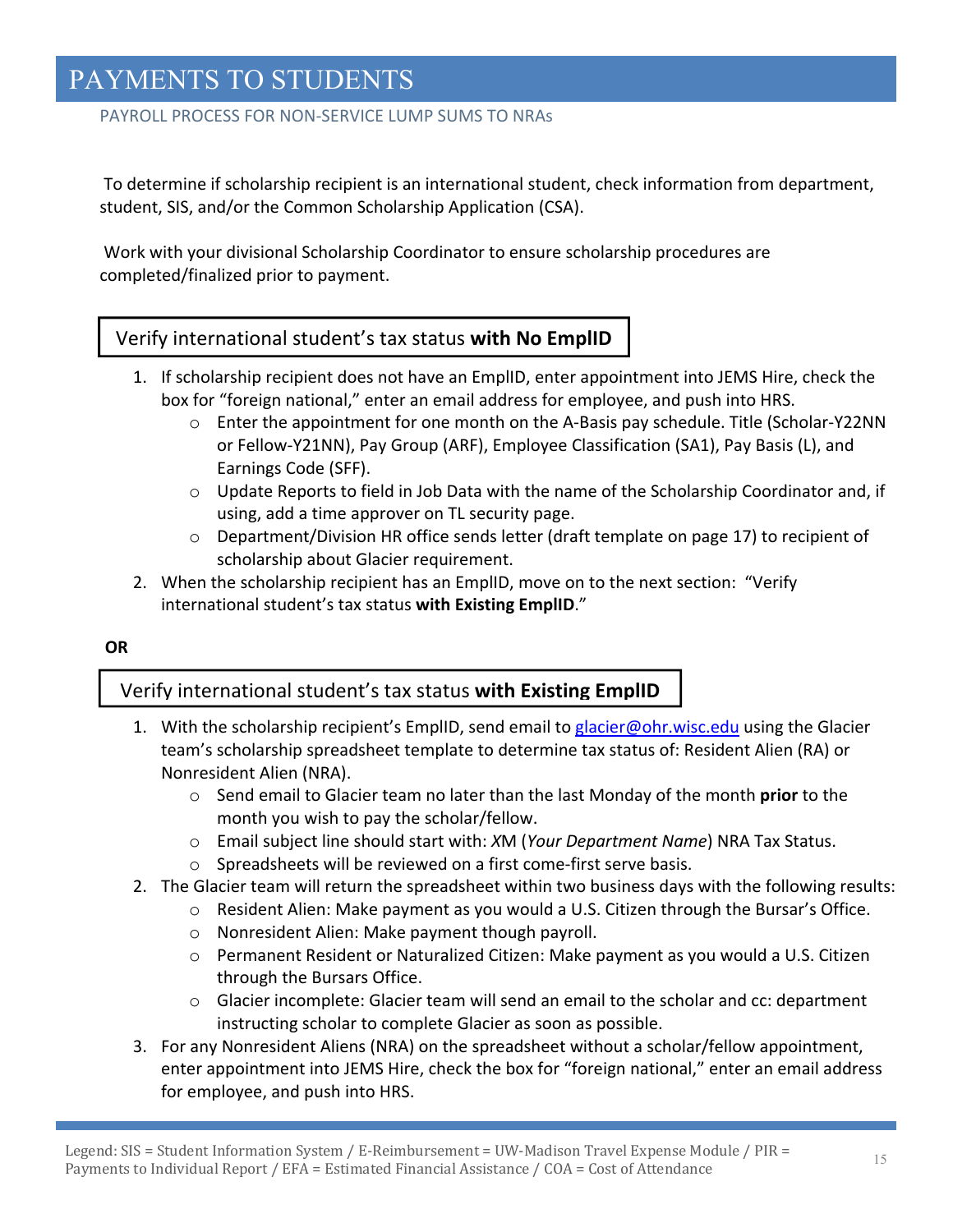- o Enter the appointment for one month on the A‐Basis pay schedule. Title (Scholar‐Y22NN or Fellow‐Y21NN), Pay Group (ARF), Employee Classification (SA1), Pay Basis (L), and Earnings Code (SFF).
- $\circ$  Update Reports to field in Job Data with the name of the Scholarship Coordinator and, if using, add a time approver on TL security page.
- 4. Department/Division enters lump sum in HRS as Additional Pay (see KB 17094).
	- o The Add'l Pay should be entered & approved prior to the first paysheet creation to ensure payment is processed by the monthly calculation.
	- $\circ$  Enter the funding of the Add'l Pay into HRS. (FYI: do not use program code 9.) Funding can be entered as soon as the Oracle email with the Empl Rcd # is received.
- 5. Scholarship Coordinator approvers as level 1 Workflow for Additional Pay approver.
- 6. OHR verifies NRA is OK to Pay and approves as level 2 workflow approver, the Add'l Pay will be paid on the next payroll.

End of process.

**Note:** Status must be verified each semester. See column on spreadsheet for change date as a useful guide. If a scholar's status was verified in the fall and they will not become a resident alien for more than a year, they don't need to be verified until the following year in July.

#### EXAMPLE NRA LETTER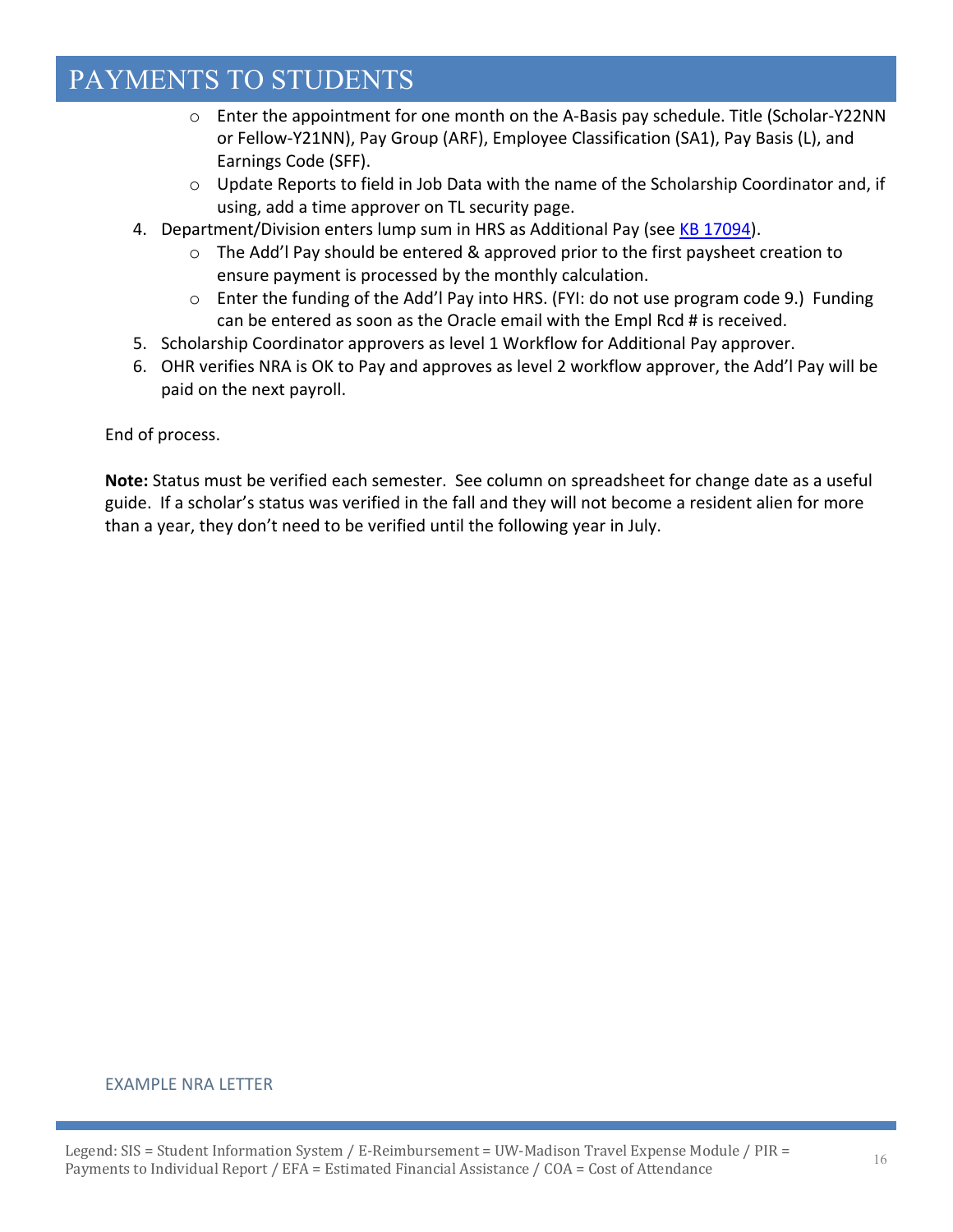Dear \_\_\_\_\_\_\_\_\_\_\_

UW Madison records indicate that you will receive a Scholarship (or Fellowship), and based on our records, your tax status is nonresident alien.

Nonresident aliens are required to complete certain steps before they can be paid through the payroll system. The steps you must take are outlined below. You are also required to complete additional on‐ line information which will be requested by the Glacier software program for foreign national employees and students, which assists in completing required federal tax documents. Follow these steps:

- 1. Complete the Direct Deposit form: https://uwservice.wisc.edu/docs/forms/pay-directdeposit.pdf, print, and provide to your department payroll office. If you do not have a US bank account, be sure your mailing address is up to date in your MyUW Portal. Your check will be mailed.
- 2. Apply for an ITIN. If you do not already have a Social Security Number (SSN) or Individual Taxpayer Identification Number (ITIN), and do not have any current employment or employment offers, you must apply for your ITIN as soon as possible. To apply for an ITIN, schedule an appointment via e-mail with José Carus, *jcarus@bussvc.wisc.edu* who assists with requests for ITIN's for UW individuals receiving only scholarship/fellowship income with no employment or employment offers. An appointment is required.
- 3. Complete your Glacier account. You will receive two emails regarding Glacier with the necessary login information for the Glacier system and instructions for completing your account.

When you have completed the Glacier process, please print the forms and return them to the Office of Human Resources, 21 North Park St, Suite 5101, with a copy of this letter. Thank you for your assistance in completing this process.

Signature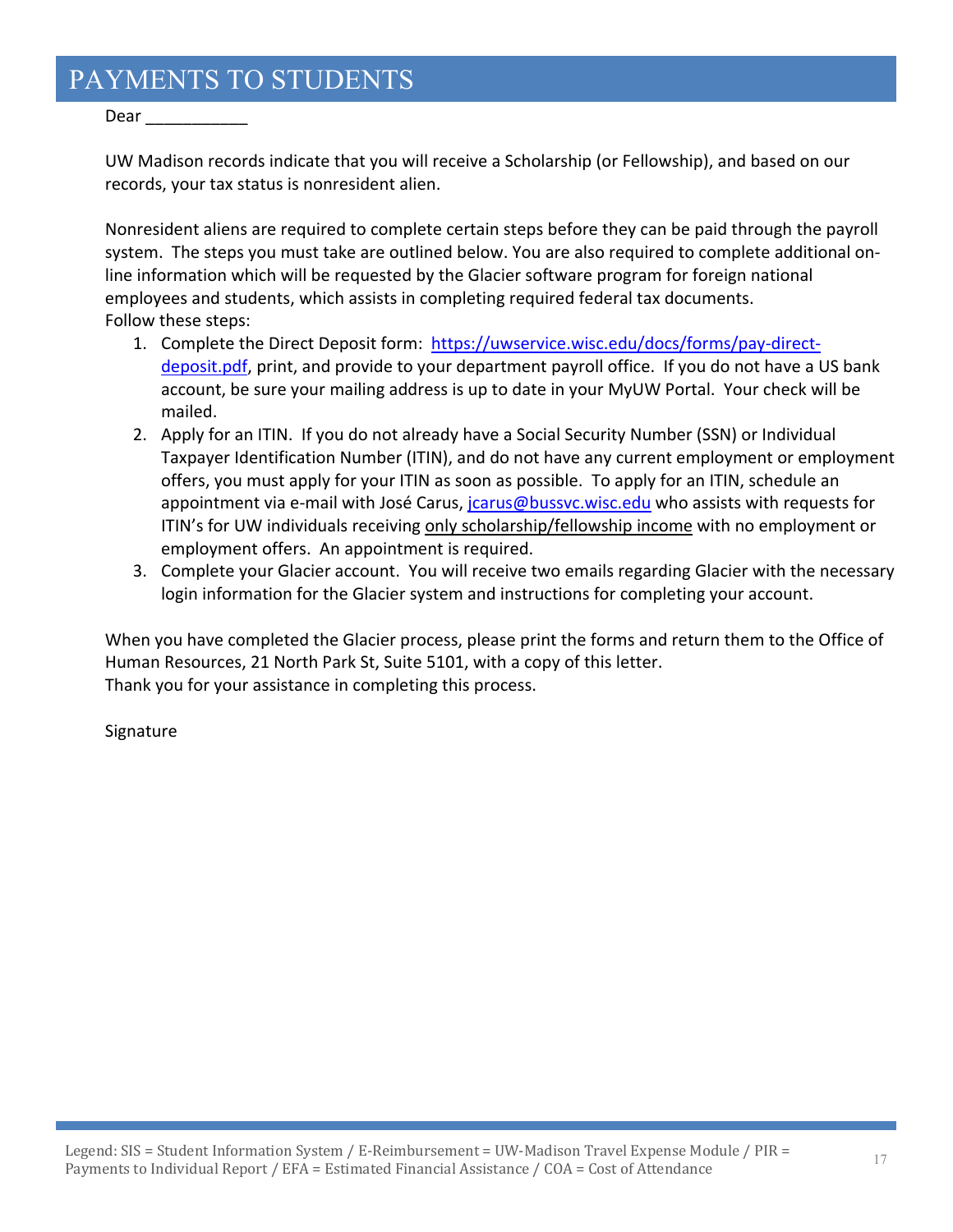# **Other Payments**

### PRIZE POLICIES

For prizes awarded to students for contests or drawings, all UW‐Madison and UW‐Madison Foundation policies apply irrespective of the funding source, or whether or not the winnings must be treated as a scholarship. If you are conducting (alone or with a sponsor or vendor) a contest or drawing for which a prize will be awarded, please contact the UW‐Madison Tax Compliance Office at 262‐0582.

### **"**AWARDS/COMPETITIONS" ARE ALMOST ALWAYS SCHOLARSHIPS/FELLOWSHIPS

Student Awards are monetary payments to UW‐Madison students. These awards recognize student achievements and may include results of a judged competition or merit.

Most prizes awarded to students for winning a contest or drawing are scholarships and must be processed through SIS in accordance with Financial Aid rules and regulations.

- The amount or value of the prize should be based upon the minimum amount reasonably required to achieve the objective of the promotion and should not exceed \$200 and comply with UW System Administrative Policy 330.
- Whether the winnings are called "prizes" or "awards" is not determinative.
- Whether the winnings take the form of cash, cash equivalents (e.g., gift cards) or non-cash items (e.g., electronic devices) that can be used for educational purposes (e.g., iPads or laptops) is not determinative.
- The source of the funding is not determinative.

Winnings must be considered as a scholarship or fellowship if **any** of the following conditions apply:

Eligibility to participate in the contest or drawing is restricted to students.

Payment or winnings from a contest or drawing for which the recipient is eligible because of his/her status as a student at an educational institution is considered by the U.S. Department of Education (ED) to be a scholarship/fellowship. For example, a school holds a photo contest that is limited to students. The prize is a scholarship/fellowship because eligibility was contingent upon the individual's status as a student.

The recipient is required to use the prize for educational purposes.

Payment or winnings from a contest or drawing that can be used only when enrolled as a degree candidate at an educational institution is considered a scholarship/fellowship. For example, a competition is held and prizes for 1st, 2nd, and 3rd places are awarded to students who must use the prize money for their education. ED considers this prize to be a scholarship.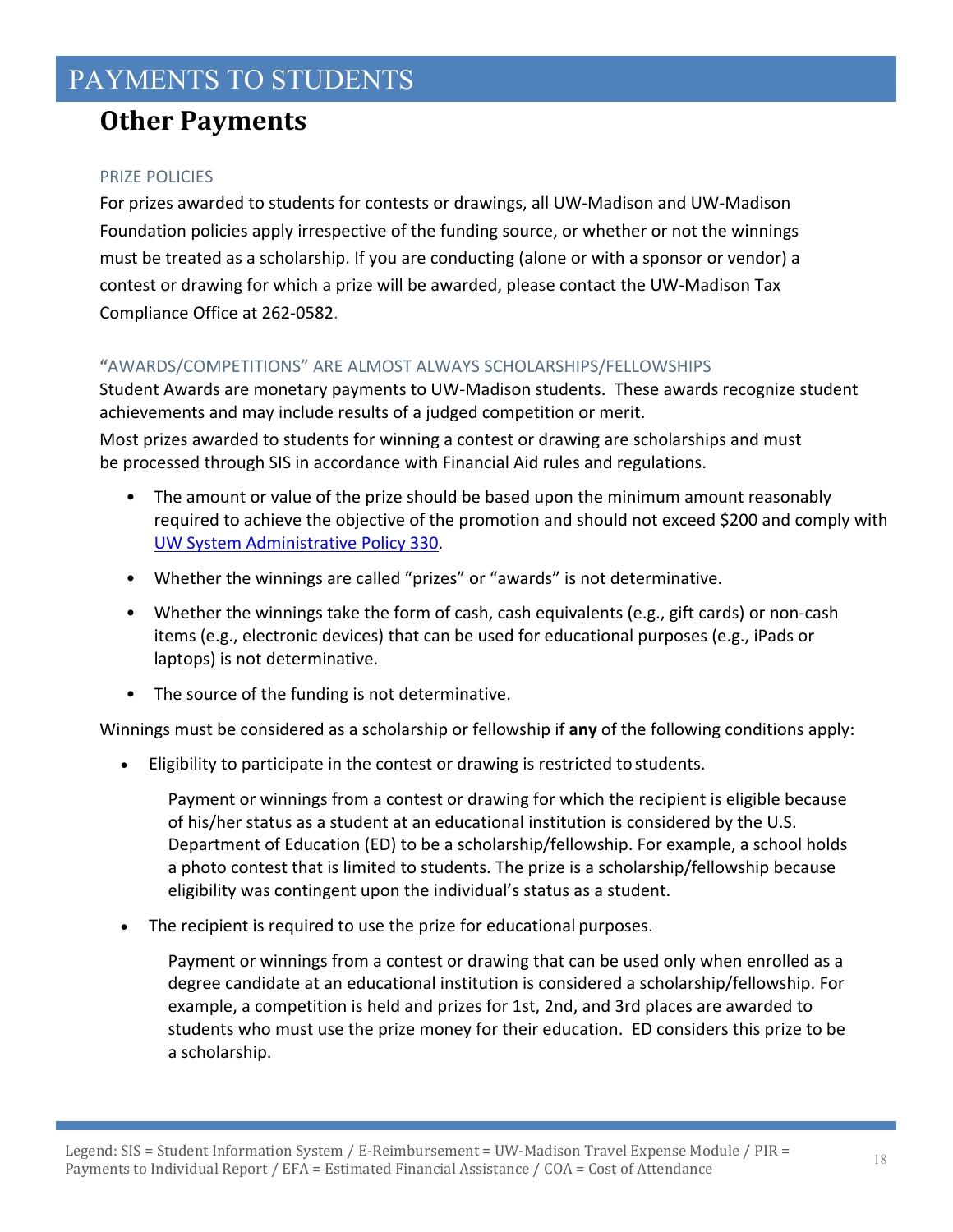The contest or drawing is related to the student's university courses or degree completion.

Payment or winnings from a contest or drawing in which the criteria for judging are measures of excellence based on university studies or academic performance is considered by ED to be a scholarship/fellowship. For example, a department awards a prize for the best capstone project, research paper or thesis/dissertation. ED considers this prize to be a scholarship/fellowship. Note that there may be a timing issue of contests associated with projects at the end of the student's degree program. For instance, if a dissertation or capstone project is completed in the spring and the student graduates from UW‐Madison in May, the "contest" may take place over the summer when the faculty committee reads the research projects, and the winner may be announced in the fall. If the timing of the contest is such that a winner is not determined until 90 days after the student has graduated, then a PIR is the appropriate payment mechanism.

■ The prize awarded for winning the contest or drawing in cash or a non-cash item that can be used for educational purposes or to pay for expenses included in the student's cost of attendance.

An item received through UW-Madison that could be used for educational purposes (e.g., laptops, iPads, etc.) is considered a scholarship and the value of the item should be reported to the OSFA.

#### NON‐SCHOLARSHIP PRIZES OR AWARDS

Prizes to students for contests or drawings where **none** of the conditions listed above apply are not a scholarship, and therefore cannot be included in a student's financial aid award. However, this prize is included as taxable income to the winner under IRS regulations, even if the winner is a student. A non‐scholarship prize must be processed by PIR (using account code 3750) unless the student is a UW System employee; for UW System employees, use the payroll system.

If the prize is a non‐cash item, contact the UW‐Madison Tax Compliance Office at 262‐0582 prior to publicizing or offering the prize.

#### HUMAN SUBJECT PAYMENTS

For information related to payments made to human subjects participating in research studies please see Policy and Procedures 103.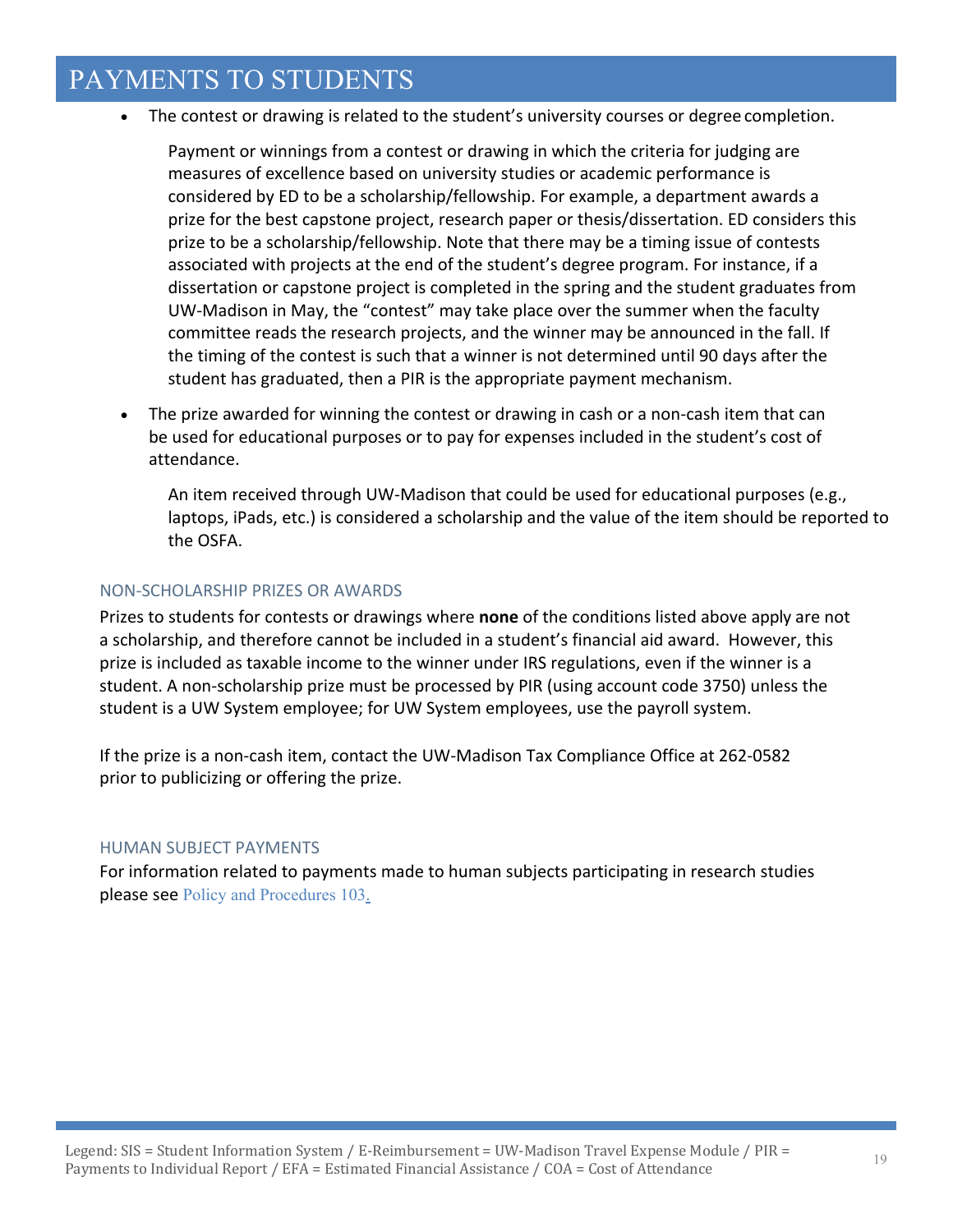# **Student Payment Tools and Resources**

In addition to the Student Payment Guidelines the following information can be found on the Bursar's Office website: (http://www.bussvc.wisc.edu/bursar/paystdmenu.html)

- Student Payment Tool An online decision tree
- Student Payments by Tax Document
- Listing of Divisional Student Payment Coordinator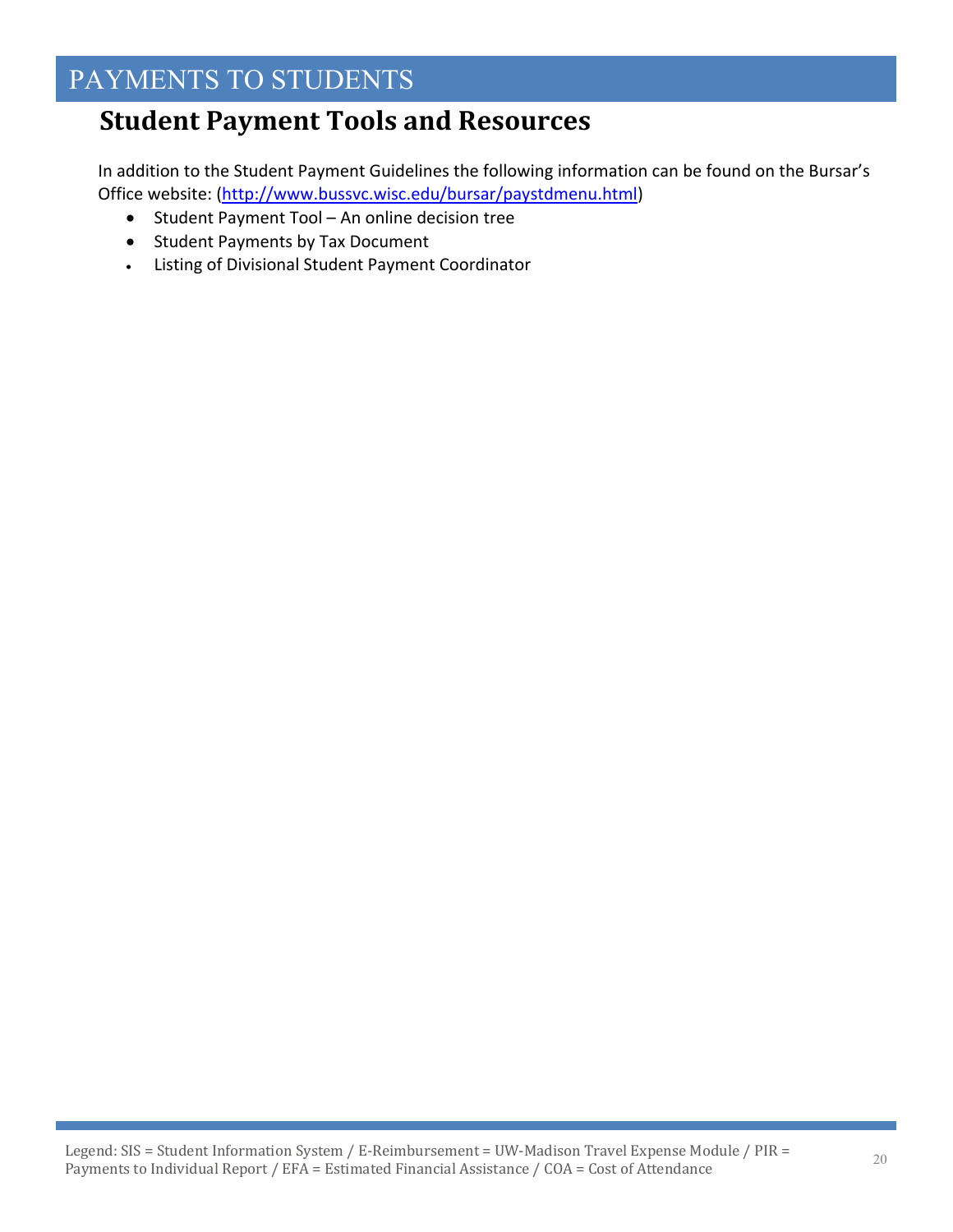# **Account and Program Code for Payment Types**

#### **Non‐UW Students:**

SUPPORT (EDUCATION, RESEARCH): For all education and research related support payments to non-registered UW students, use account code 5710 Scholarship/Fellowship Support (Non-Employees & Non‐Registered UW Students) and a program code other than 9.

PRIZE: For all prize payments use account code 3750 (Prizes) and a program code other than 9, unless the individual is a UW‐System employee in which case it must be processed through payroll.

TRAVEL: For all travel payments to non-UW students, use the appropriate Travel Account Codes in e-Reimbursement.

**UW System Students:**

SCHOLARSHIPS: For all scholarship payments to UW students, use account code 5711 Scholarship/Fellowship Aid and only program code 9.

AWARDS: Depending on the nature/purpose of award (education vs. research vs. instruction), the department has the option to use account/program code combination  $\frac{5711}{9}$  (Education), or  $\frac{5709}{4}$ (Research), or  $\frac{5709}{2}$  (Instruction).

PRIZE: These payments should be coded to account code 3750 (Prizes) and a program code other than 9, unless the individual is a UW‐System employee in which case it must be processed through payroll.

TRAVEL (Restricted funds or for UW Business): For all travel payments to UW students, use the appropriate Travel Account Codes in e‐Reimbursement.

TRAVEL (Unrestricted funds and for Student Education/Enrichment): These payments should be coded in SIS depending on purpose of travel (education vs. research vs. instruction), the department has the option to use account/program code combination 5711 ‐ 9 (Education), or 5709 ‐ 4 (Research) or 5709 ‐ 2 (Instruction).

RESEARCH SUPPORT: These payments should be processed using account code 5709 and program code  $\underline{4}$ .

SERVICES: These payments should be processed using the appropriate **Payroll Account Codes.**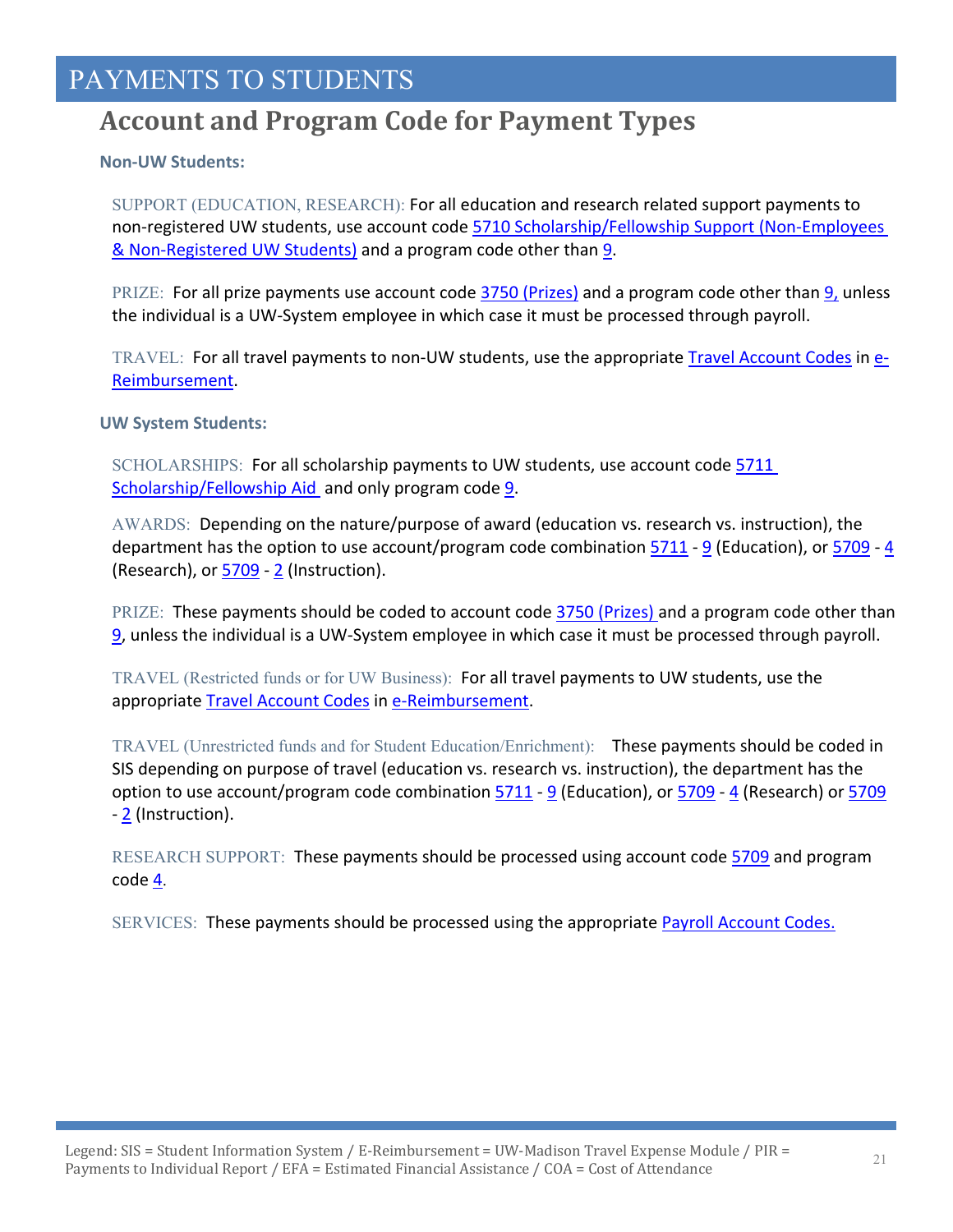# **Definitions**

### ACCOUNTABLE PLAN

UW‐Madison reimburses individuals under an Accountable Plan, as defined by the Internal Revenue Service (IRS), for ordinary and necessary *business expenses* incurred. These include approved payments for travel, moving, faculty research accounts and *allowable* out‐of‐pocket expenses related to official university business.

### COST OF ATTENDANCE (COA)

The cost in dollars, of a period of enrollment (such as an academic year). The COA for a student is an estimate of that student's educational expenses for the period of enrollment. Expenses included in the COA are tuition and fees, books and supplies, transportation, room and board, and personal expenses as required and allowed by federal financial aid regulations. Total financial aid eligibility is limited to the COA for federal aid recipients.

### DEPARTMENTAL AID

Institutional Financial Aid that is administered and awarded by an individual department (usually referred to as an academic unit)

### ESTIMATED FINANCIAL ASSISTANCE (EFA)

Funds that must be considered during the Title IV aid packaging process. EFA includes aid received from Title IV programs (exception: Iraq and Afghanistan Service Grant), as well as all other as grants, scholarships, loans and need-based employment that can be anticipated at the time the university is packaging aid for a student. The student's packaged Title IV aid plus EFA may not exceed a student's need.

### EXPECTED FAMILY CONTRIBUTION (EFC)

The amount a student and the student's family may be reasonably expected to contribute toward the student's postsecondary education for the academic year. The EFC is a result of the Free Application for Federal Student Aid (FAFSA) and is determined by federal formulas applied to student‐supplied data on family income, assets and other demographic information.

### **FELLOWSHIPS**

Is generally an amount paid to support a student in the pursuit of advanced research or studies in a specific field (without associated teaching or research responsibilities that come with teaching or research assistantship positions). It may include payments to students for training and support related to projects pursued outside the normal curriculum. These payments are often monthly recurring payments, processed through payroll and treated the same as scholarships by the IRS.

### FINANCIAL AID PACKAGE (FA)

The total student financial assistance offered to the student which may include: loans, grants, scholarships, fellowships, fee remissions, and need‐based employment.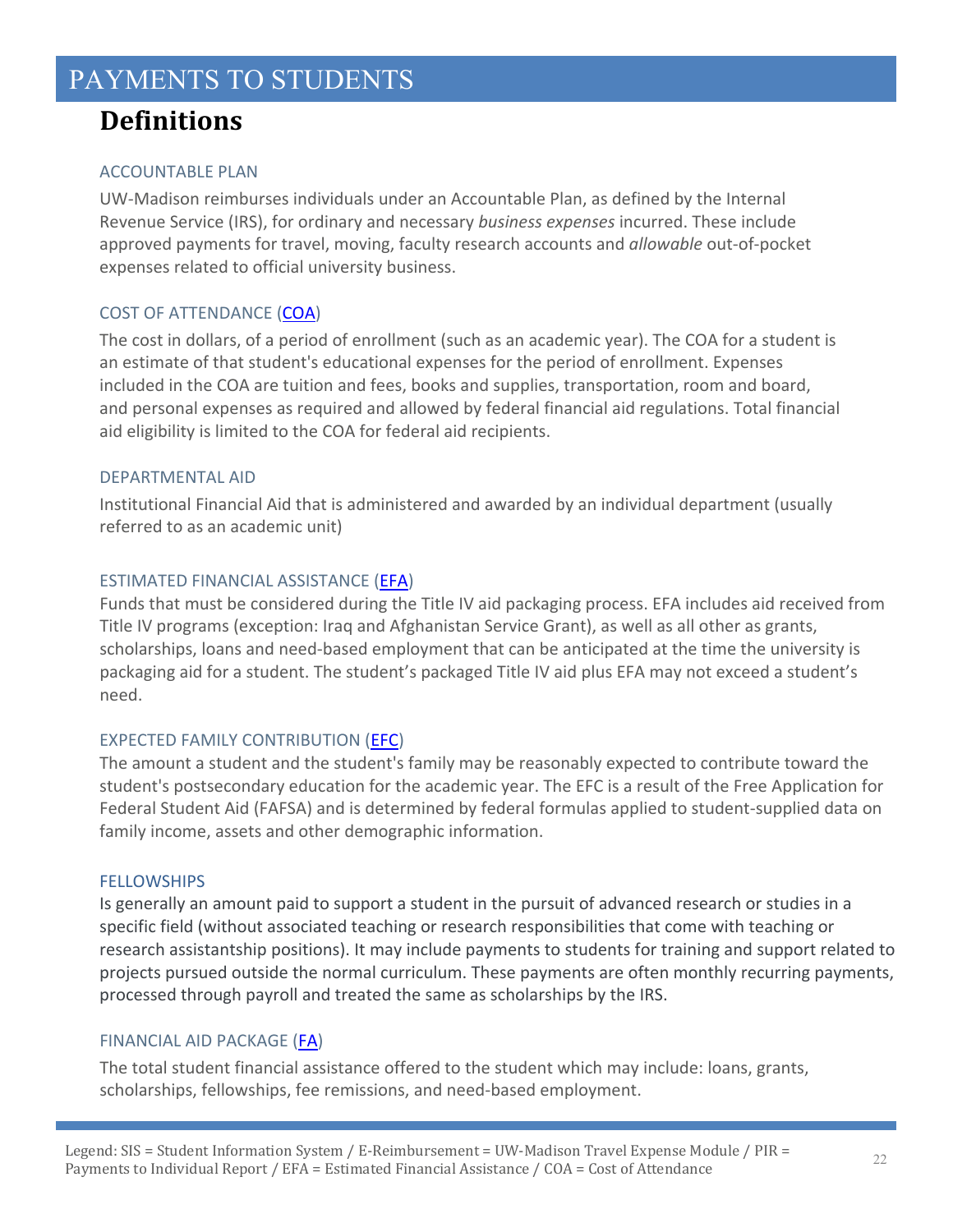### FINANCIAL NEED

In most cases, a student with federal aid awarded on the basis of need cannot have total resources in excess of need. All resources count toward need with the exception of non‐need‐ based federal and private student loans. An eligible student's COA minus EFC minus EFA not received under Title IV equals the student's financial need.

### **GLACIER**

Nonresident alien tax compliance system.

#### INSTITUTIONAL AID

Except as provided below, Institutional Aid refers to any funds awarded by UW‐Madison or through the UW‐Madison Foundation to a student, regardless of the timing of the award. Institutional Aid includes scholarships, fellowships, fee waivers, grants, loans and all other UW‐Madison‐funded monetary benefits administered through the Student Information System (SIS). Institutional Aid does not include wages for service to the university or prizes.

#### NONRESIDENT ALIEN (NRA)

For U.S. tax purposes, a nonresident alien is a non‐U.S. Citizen who has not passed either the green card test or the substantial presence test (for more information please contact Glacier@ohr.wisc.edu).

#### PARTICIPANT

An individual participating in a training or educational opportunity (e.g. NSF Research Experiences for Undergraduates (REU) grant) as part of a sponsored project. Participants are not employees and do not perform work or service, but are required to complete programmatic activities.

#### PRIZE

Something of value conveyed as a result of a contest or drawing, generally for promotional purposes, to one or more participants in a university‐sponsored event. An example of a prize would be a drawing for a gift certificate where everyone in attendance is eligible to win. The anticipated benefits of awarding a prize must be documented, and the decision to award prizes must be approved in writing by the chancellor or his/her designee. (https://www.wisconsin.edu/uw‐policies/uw‐system‐administrative‐ policies/prizes‐awards‐and‐gifts/)

#### QUALIFIED EDUCATIONAL EXPENSE

Qualified tuition and related expenses are those amounts for which the university must receive payment before allowing the student to enroll in classes. The 1098‐T form includes amounts paid on or after January 1 and on or before December 31 of the tax year. Only expenses meeting the IRS criteria for a qualified educational expense will appear in box 1 of the 1098‐T form.

#### **RECURRING**

A payment is considered recurring when it will be paid monthly or biweekly for a full semester. Payments made once a semester are not considered recurring even if they are made in consecutive semesters. One-time awards that are split into two payments are not considered recurring.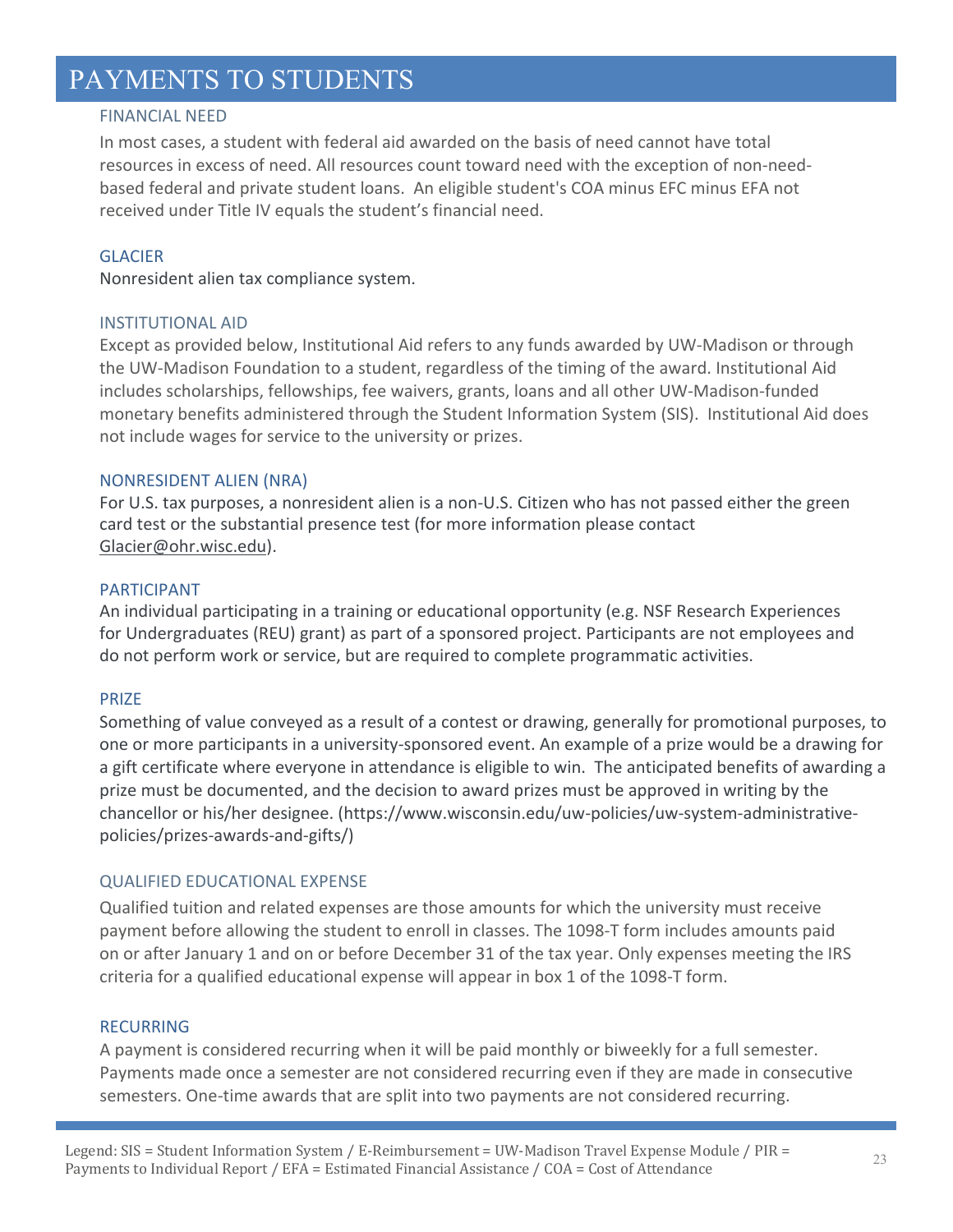#### RESIDENT ALIEN

For U.S. tax purposes, a resident alien is a non‐U.S. Citizen who has passed either the green card test or the substantial presence test (for more information please contact Glacier@ohr.wisc.edu).

#### RESTRICTED FUNDS

In regards to travel funds; a reserve of money that can only be used for specific purposes at the request of the university, an external sponsor, or donor where expenses need to be accounted for by submitting receipts and paid through the e-Reimbursement system or paid directly to a third party by the university e.g. p‐card or direct payment.

#### **SCHOLARSHIPS**

Is an amount paid or allowed to, or for the benefit of, a student (whether an undergraduate or a graduate) at an educational institution to aid in the pursuit of his or her studies.

#### STIPEND

This is a generic term used across campus to denote various types of payments. Various sponsors may have specific definitions of stipend. For example, NIH defines stipend as "A payment made to an individual under a fellowship or training grant in accordance with pre‐established levels to provide for the individual's living expenses during the period of training. A stipend is not considered compensation for the services expected of an employee."

#### STUDENT

A person admitted to the UW‐Madison with an active program; his or her primary activity is educational in nature.

#### STUDENT AWARD

Student Awards are monetary payments to UW‐Madison students. These awards recognize student achievements and may include results of a judged competition or merit. According to the IRS, these awards are scholarship in nature, and processing will be similar to scholarships.

#### STUDENT INFORMATION SYSTEM (SIS)

The computer software (PeopleSoft) used by all UW‐Madison campuses to process, display and store student registrar, bursar, admissions and financial aid data.

#### U.S. PERSON

An individual who is a citizen of the U.S. or a resident alien.

#### UNIVERSITY BUSINESS PURPOSE

A documented statement that identifies how an expenditure supports the instruction, research or service mission of the university.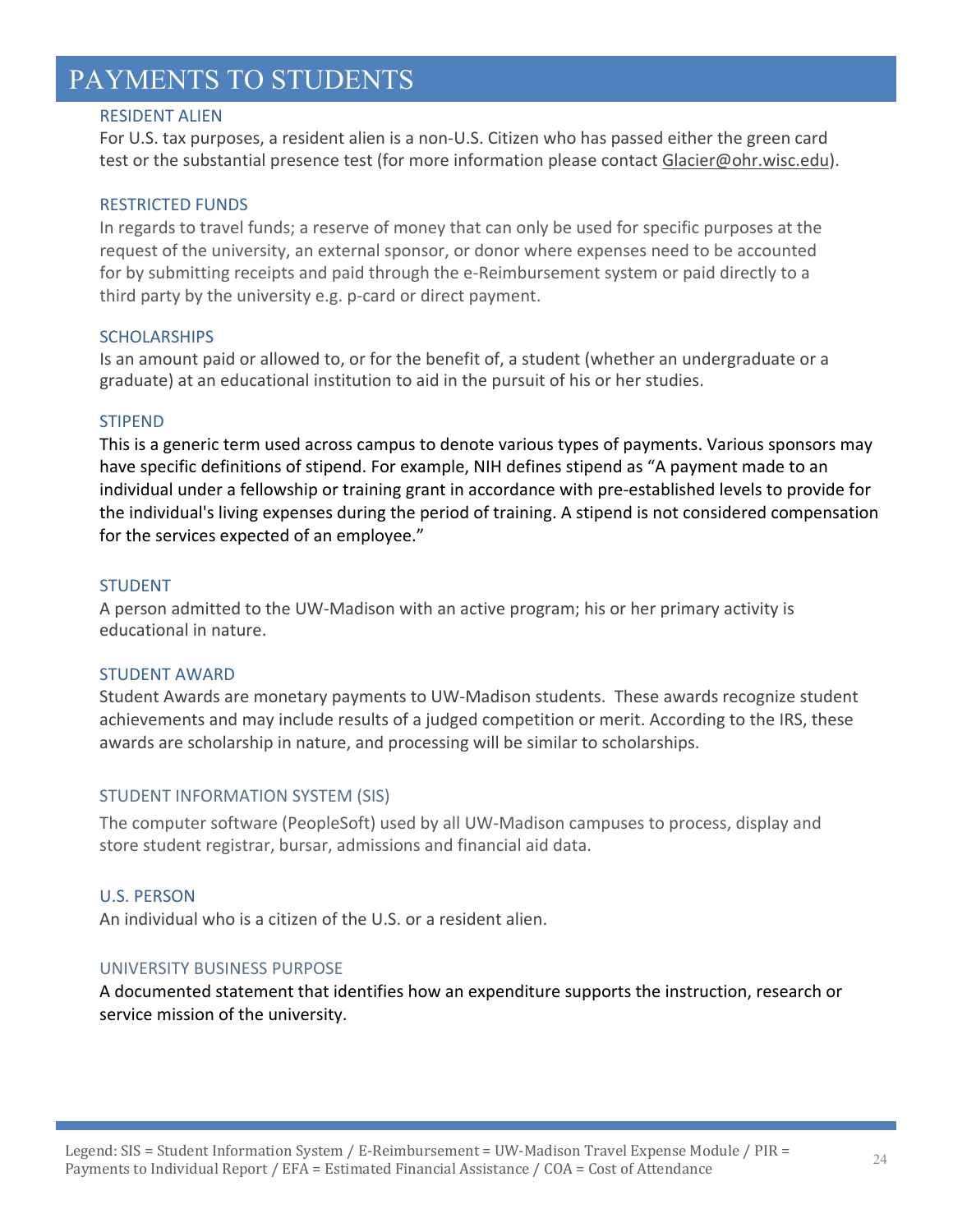### WELCOME CHECKS

Welcome checks are payments made to newly admitted students, generally graduate students, to assist with initial living expenses at the start of their program. These payments are considered scholarships; they represent financial support to the student and are part of a student's financial aid package.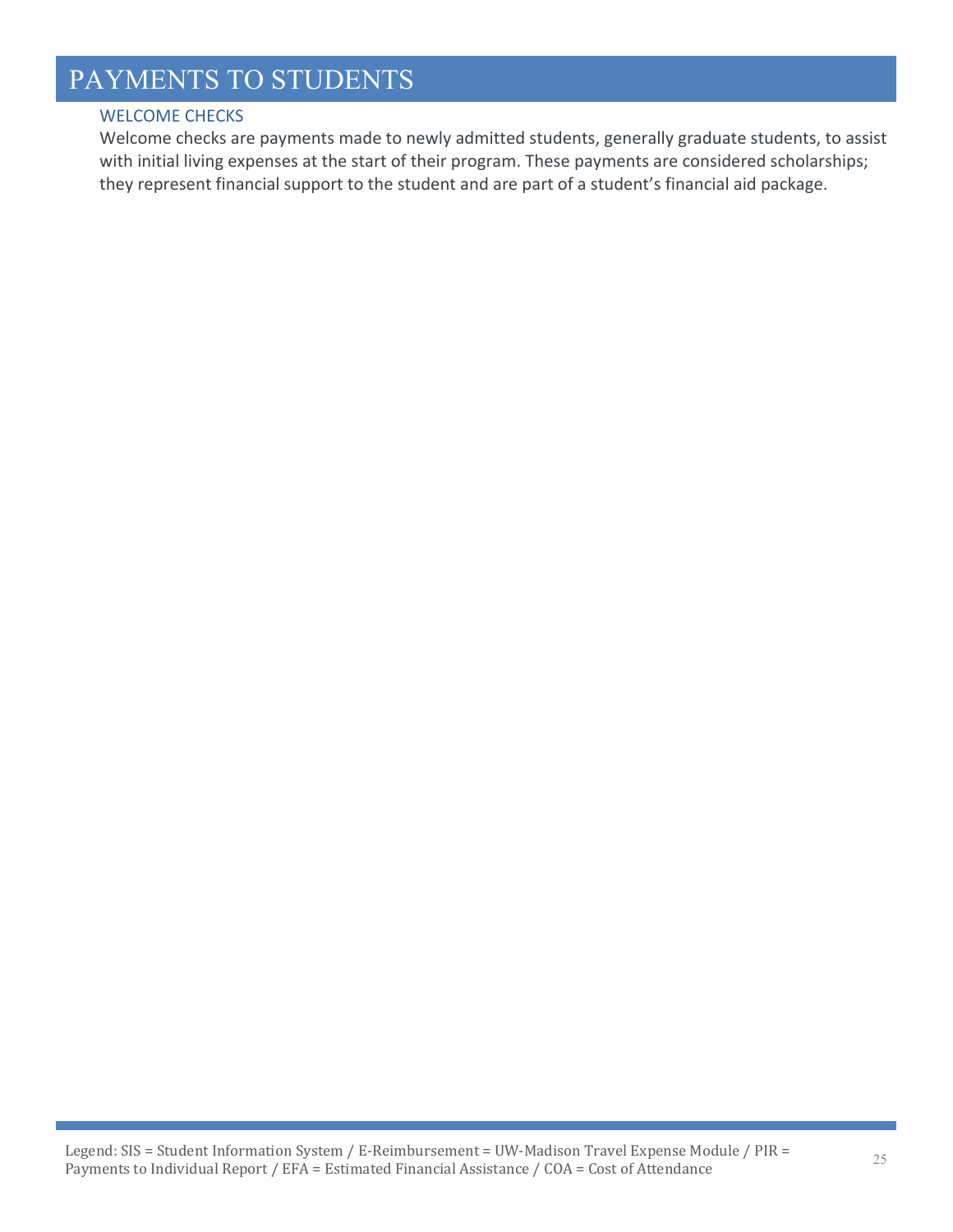# **Appendices**

**Appendix A: US Person Payment Matrix** 



Flowchart above does not show full details of appropriate payment methods. Please refer to the specific payment section in this guide for more details. Note: Stipend is <sup>a</sup> generic term used across campus to denote various types of payments. The purpose of the payment identifies the payment method.

> Legend: SIS = Student Information System / E-Reimbursement = UW-Madison Travel Expense Module / PIR = Legend. 515 – Student miorination System / E-Nemibursement – 0 w-Maurson Travel Expense Module / FIN –  $26$ <br>Payments to Individual Report / EFA = Estimated Financial Assistance / COA = Cost of Attendance